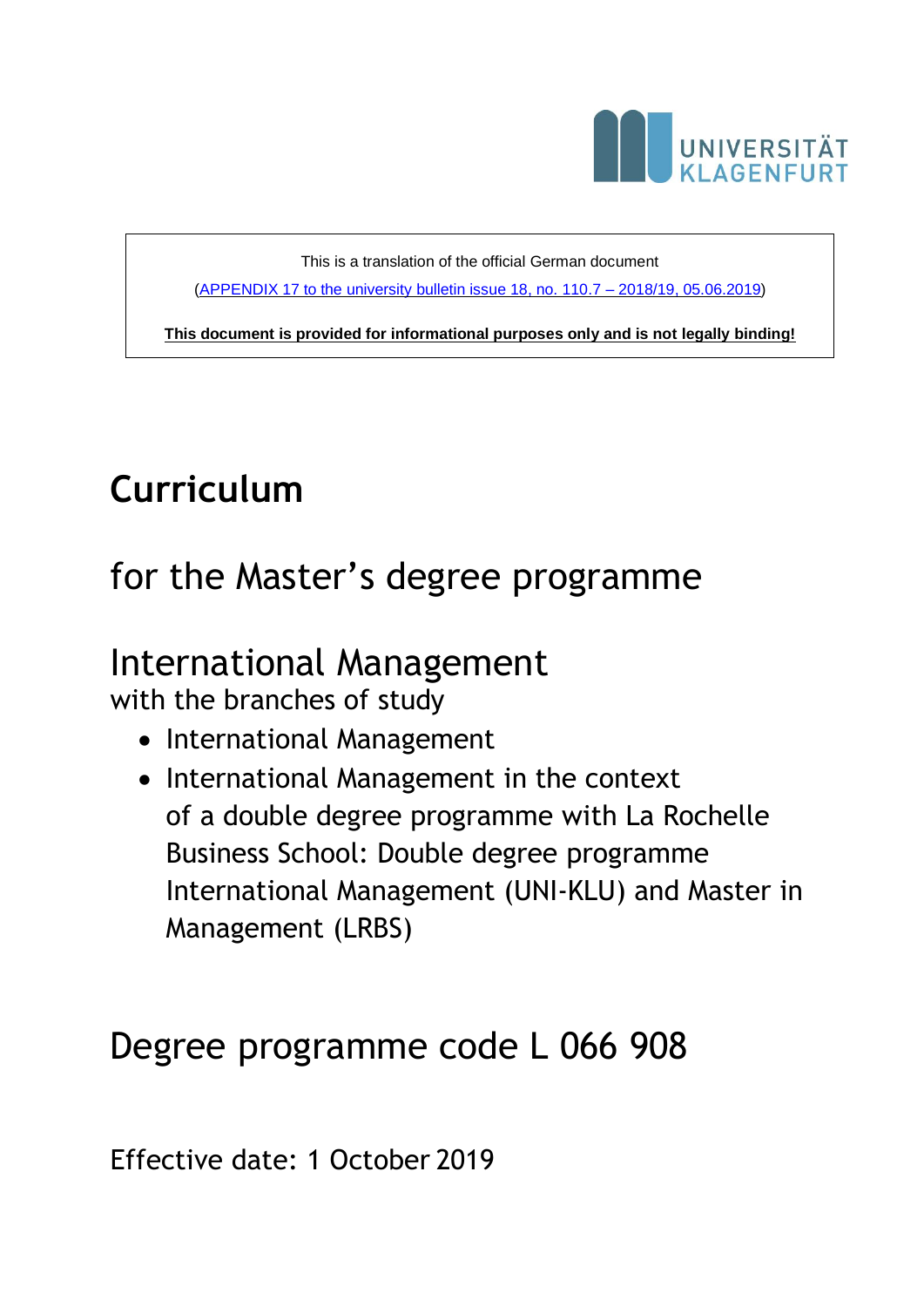### **Curriculum for the Master's Degree Programme**

*"International Management"*

#### Table of Contents

| Section 13 Provisions regarding the completion of a relevant internship  18   |  |
|-------------------------------------------------------------------------------|--|
|                                                                               |  |
|                                                                               |  |
|                                                                               |  |
|                                                                               |  |
| Appendix I: Non-binding recommended course of study for the branch of study   |  |
| "International Management", for the purpose of orientation and planning       |  |
| Appendix II: Non-binding recommended course of study for the branch of study  |  |
| "International Management in the context of a double degree programme with La |  |
| Rochelle Business School", for the purpose of orientation and planning  23    |  |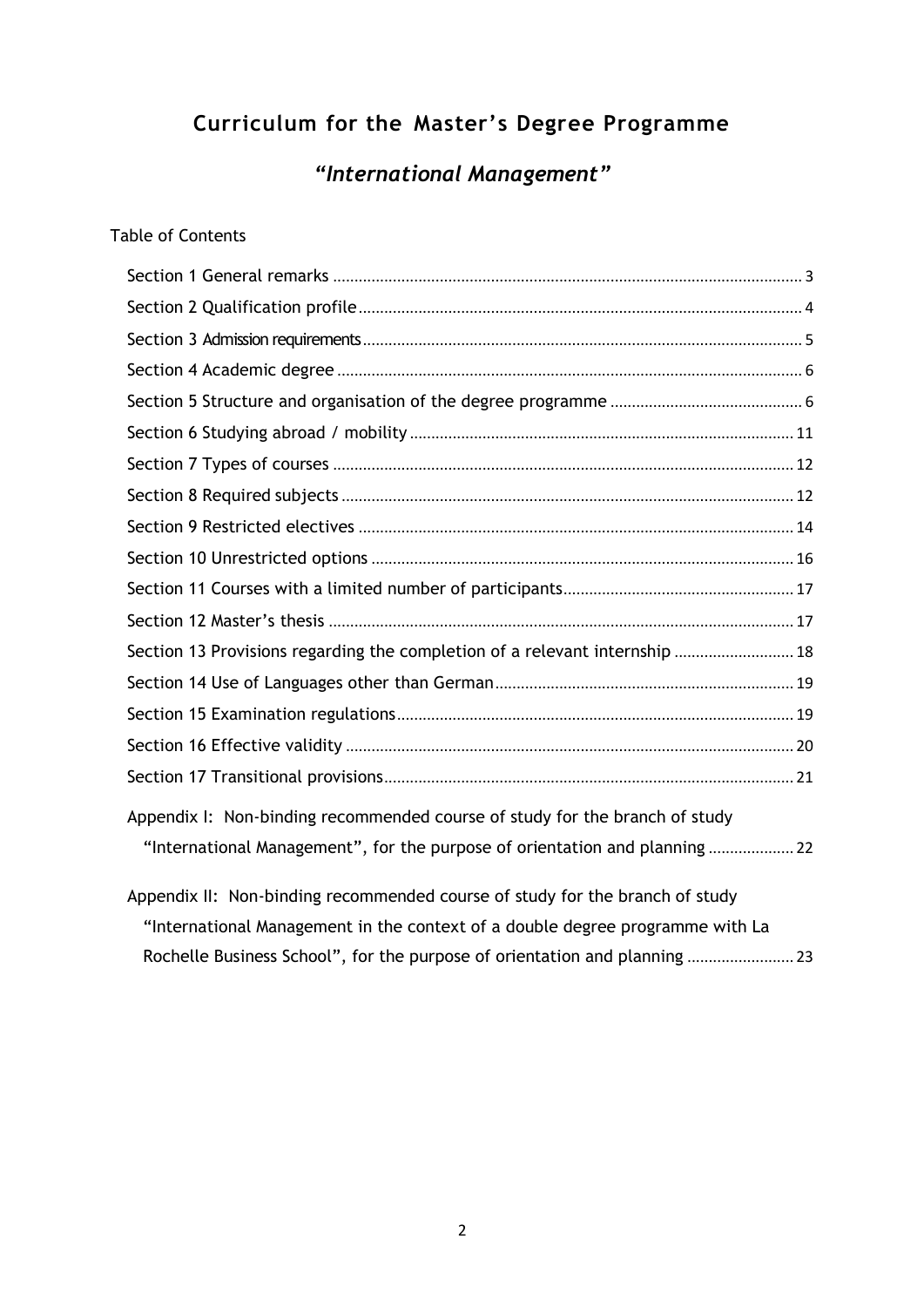#### **Section 1 General remarks**

- (1) The Master's degree programme in International Management has a scope of 120 ECTS credits. This corresponds to a planned study duration of 4 semesters. In accordance with Section 54 (1) of the Universities Act (hereafter: UA), the Master's degree programme in International Management is assigned to the group of Social and Economic Sciences programmes.
- (2) The workload for the individual achievement is indicated in ECTS credits. The workload must amount to 1500 hours in one year, for which 60 credits are awarded (Section 54 (2) UA). The workload is comprised of the element of independent study as well as the semester and contact hours, including participation in the assessment procedure.
- (3) The Master's degree programme in International Management qualifies graduates for the management and development of companies, particularly of small and mediumsized companies, within an international context. The degree programme teaches International Marketing, International Innovation Management and Entrepreneurship, International Financing and Financial Reporting, International Production Management and Logistics, as well as relevant cultural backgrounds.
- (4) The degree programme is designed to teach fundamental theoretical principles and the reflection upon their practical application. The programme serves to convey scientific insights on the basis of research-based teaching. In accordance with the Universities Act (UA), the degree programme should thus qualify future graduates to contribute responsibly to finding solutions to humanity's problems and to the welfare of society and the natural environment (Section 1 UA). It aims to teach the theoretical principles as well as their practical application. Consequently, the curriculum places a regional emphasis on South East Europe (hereafter SEE) and Central East Europe (hereafter CEE).
- (5) The Master's degree programme places great importance on the equality of men and women. Hence, the gender-specific content is included both in the required subjects and in the restricted electives. In addition, students can select gender-relevant courses from the full range of courses on offer at the University of Klagenfurt or any other recognised domestic or foreign post-secondary educational institution, in order to specialise in this area.
- (6) Provided a valid agreement is in place between the University of Klagenfurt and La Rochelle Business School (LRBS) pursuant to Section 51 (2/26) and Section 54d UA regarding the implementation of a joint programme of studies, students may choose to complete either of the following branches of study in the third and fourth semesters of their degree programme:

#### 1. "International Management" or

2. "International Management in the context of a double degree programme with La Rochelle Business School" (title: Double degree programme "International Management" (UNI-KLU) and "Master in Management" (LRBS))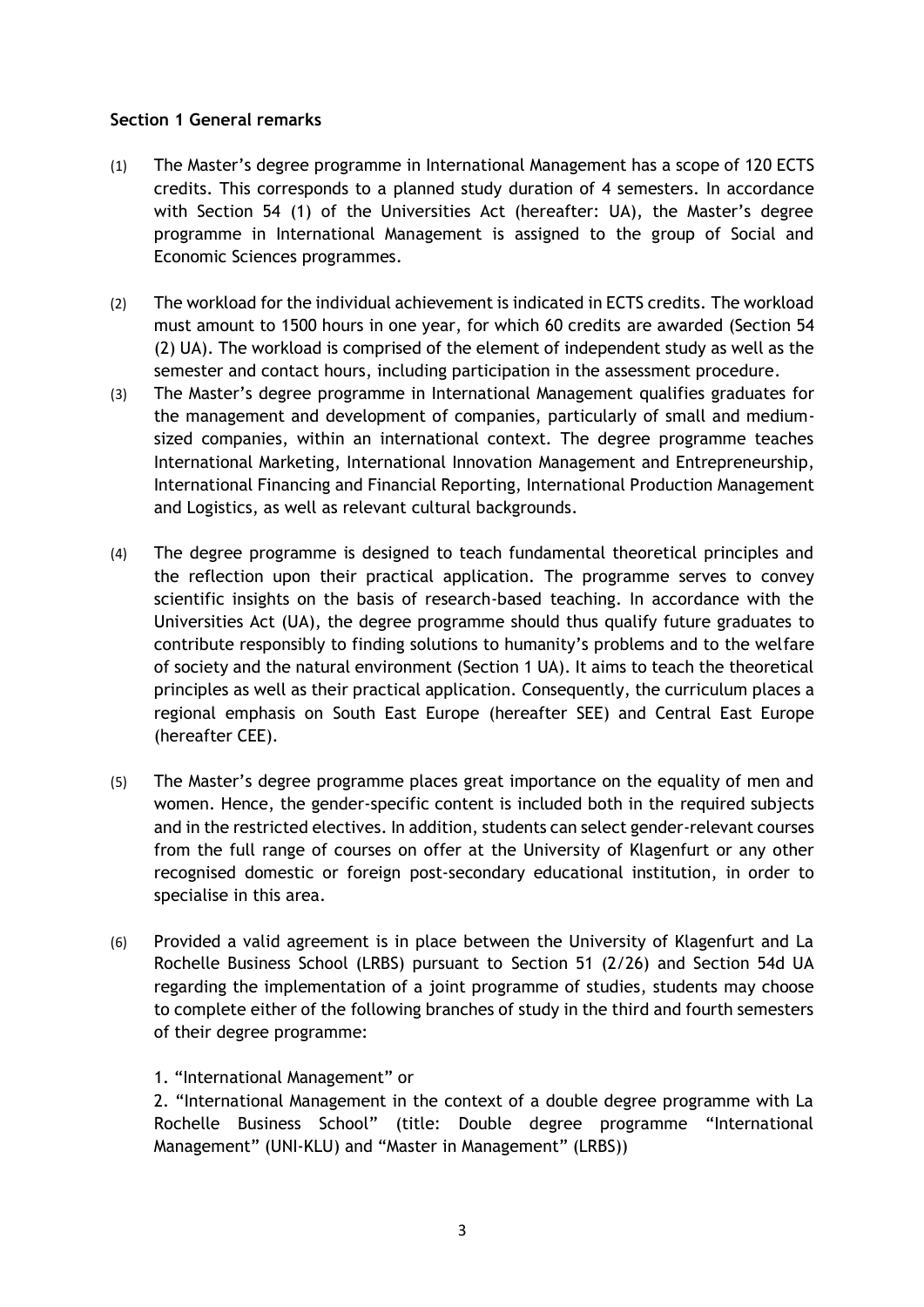(7) The places available for the branch of study "International Management in the context of a double degree programme with La Rochelle Business School" are limited. Details are laid down in the respective applicable agreement on the implementation of a joint programme of studies. Students can only select the branch of study "International Management in the context of a double degree programme with La Rochelle Business School", following their successful nomination on the basis of the respective agreement. Candidates are selected on the basis of the assessment in the application phase as well as on their academic progress and their grade point average in the first semester. Candidates are nominated by the University of Klagenfurt in consultation with La Rochelle Business School.

#### **Section 2 Qualification profile**

- (1) The Master's degree programme in International Management serves the pursuit of further theoretical study as well as the critical reflection of knowledge application in an international practical setting. The objective is to qualify graduates of the Master's degree programme in International Management to autonomously develop solutions to business administration problems with/in an intercultural and international context, and to implement these solutions in the practical setting. Moreover, students are encouraged to perform independent research, applying an international focus. Career opportunities for graduates include management functions in the middle and upper management levels of companies and organisations working in the international arena, as well as professional activities in university and non-university research institutions. Graduates of the degree programme in International Management represent an interesting proposition for both domestic and foreign employers.
- (2) The Master's degree programme aims to convey sound expert knowledge in the areas International Business, International Law, International Marketing, International Innovation Management and Entrepreneurship, International Financial Management, International Operations Management, and Logistics and Cultural Skills. Learning outcomes in the areas of International Business and International Law should contribute to the development of problem-solving skills in the field of Economics as well as in the fields of Services, Human Resources Management and with regard to legal issues. The subject International Marketing should qualify students to work autonomously in the areas of international market and customer analysis and development, and international marketing design. The area of International Innovation Management and Entrepreneurship teaches students an understanding of growth through internationalisation, which will also serve them well in their professional careers. The area of International Financial Management conveys knowledge about Financial Reporting and Financial Instruments, and teaches students how to deal with problems in these areas. The subject International Operations Management and Logistics allows students to gain knowledge about processes and operational activities in the field of Production Management and Logistics. Furthermore, cultural sensitivity and the ability to competently deal with other cultures are nurtured through the compulsory periods abroad/mobility (academic excursion to SEE or CEE, brief study period abroad in SEE or CEE, as well as the compulsory semester spent studying abroad in a country where the language spoken is not the student's native language). Within the context of the academic excursion and the brief study period abroad students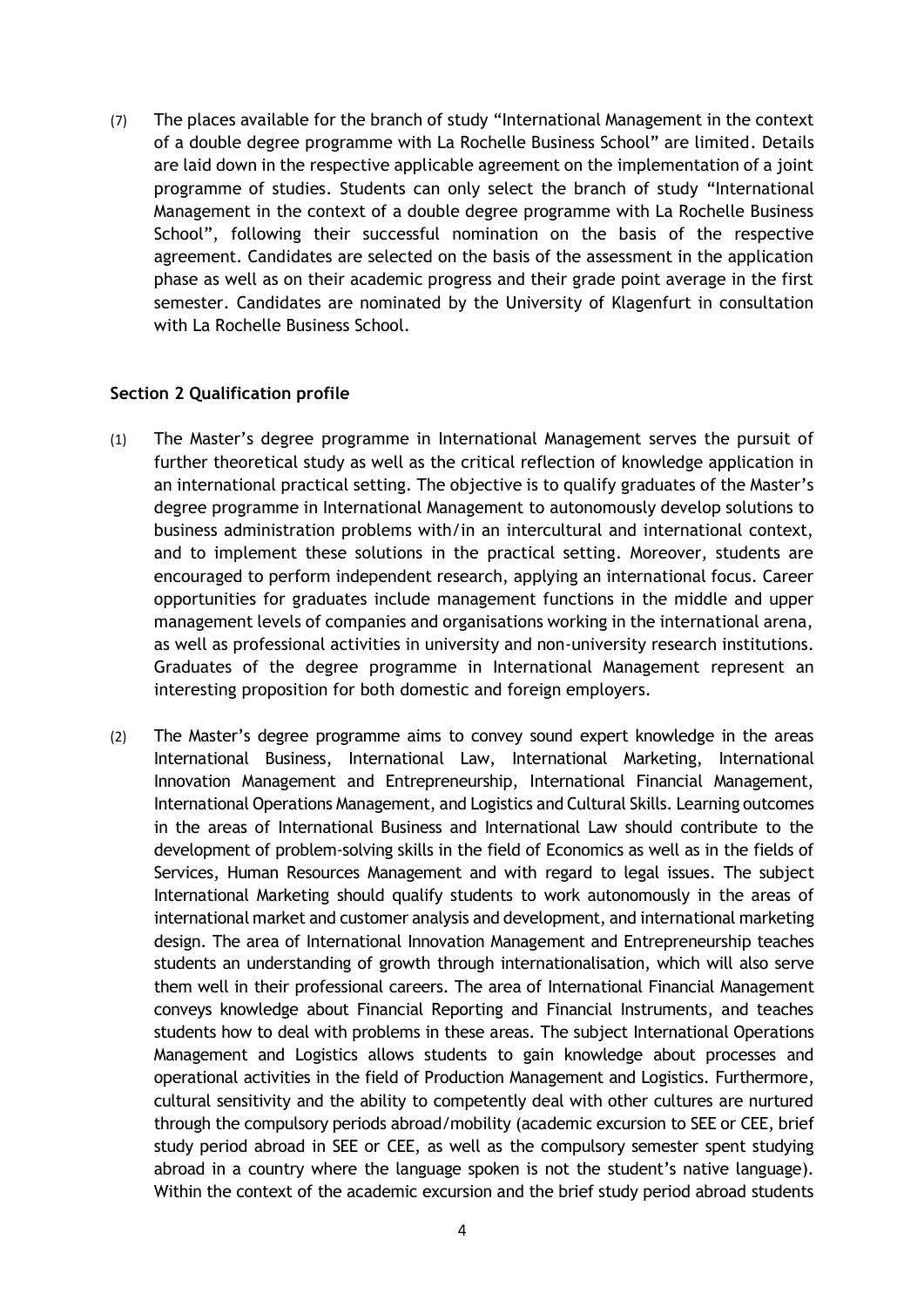will be encouraged to develop an understanding of cultural differences and the necessary skills to deal professionally with these differences. During the semester spent abroad studying, students can further expand their existing expertise and focus on various specific areas, in order to gain additional problem-solving skills. Once this specialised training has been completed, students have the option to apply and test the acquired knowledge within the scope of a relevant internship, which lasts six weeks. Subsequently, they are encouraged to reflect upon their new experiences in a linked seminar. Finally, in the course of writing a Master's thesis and the two accompanying seminars, students are also equipped with the skills required for scientific work.

- (3) Prospective students should be interested in society, culture, languages and their influence on businesses and the economy, as part of the personal requirements for the programme. The acquisition of knowledge about the CEE and SEE regions and their development are a further goal of the programme. Graduates of the Master's degree programme in International Management are thus prepared for professional activities in a globalised world. Upon completing this Master's degree programme, graduates are ideally equipped to:
	- Consider a problem from a variety of theoretical, practical, cultural and legal perspectives and derive appropriate management decisions.
	- Critically analyse and evaluate decisions made by corporate management, based on a broad understanding of culture, organisation and markets.
	- Plan and implement the foundation of businesses and innovations, giving due consideration to global and export-oriented aspects.
	- Meet and overcome challenges in the sphere of international financial accounting and legal regulations.
	- Analyse international markets and respond flexibly to the cultural diversity of the stakeholders.
	- Analyse the impact of decisions taken in the field of Production Management, Logistics and Supply Chain Management, with due regard for international considerations.
	- Apply methods and instruments from Production Management and Logistics to solve problems in an international context.
	- Give due managerial regard to the ethical and moral aspects of the respective cultures.
	- Communicate complicated topics in a clear and target-group-oriented manner, both to groups of experts and to laypersons.
	- Track developments in the field of International Management with continued interest and apply new insights.
	- Continuously develop personal skills and expertise in the spirit of life-long learning.

#### **Section 3 Admission requirements**

(1) The admission to a Master's degree programme is contingent upon the successful completion of a relevant Bachelor's degree or a relevant Bachelor's degree at a University of Applied Sciences or other equivalent degree programme at a recognised domestic or foreign post-secondary educational institution (Section 64 (5) UA). The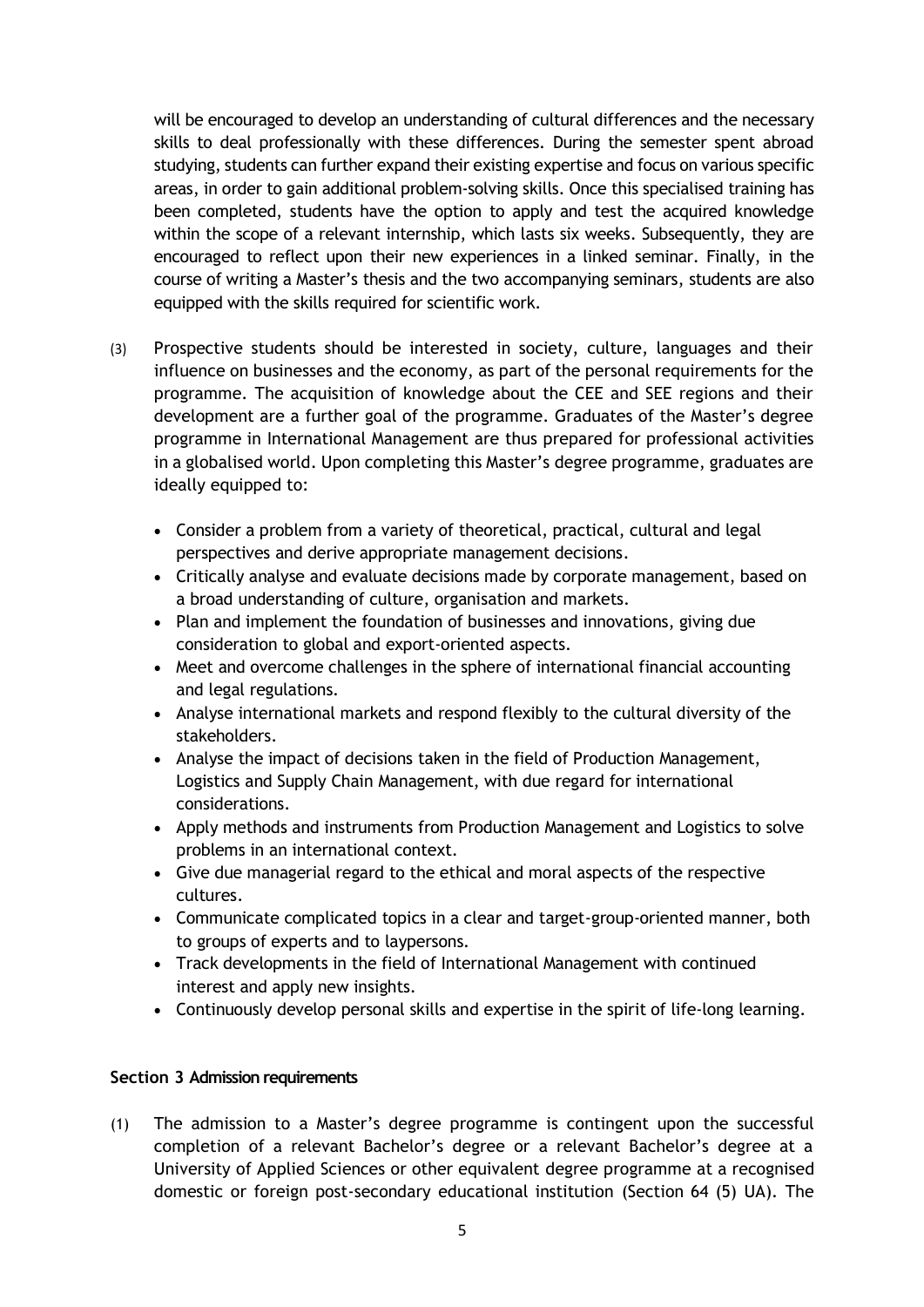Bachelor's degree programmes Applied Business Administration, Business Administration, Information Management, Business and Law, and International Business and Economics at the University of Klagenfurt qualify as relevant in any case.

(2) Applicants for admission to the Master's programme in International Management whose first language is not English must demonstrate a knowledge of English equivalent to at least level C1 in accordance with the Common European Framework of Reference for Languages (CEFR).

#### **Section 4 Academic degree**

- (1) Graduates of the Master's degree programme in International Management who complete the branch of study "International Management" are awarded the academic degree "Master" accompanied by "of Science" (abbreviated to: "MSc"). When used, the academic degree must follow the name.
- (2) After completing all academic requirements, graduates of the Master's degree programme in International Management who complete the branch of study "International Management in the context of a double degree programme with La Rochelle Business School" receive a Master's Degree Certificate, a Notice of Award and a Diploma Supplement from La Rochelle Business School. Once the University of Klagenfurt has been informed of the completion of all academic requirements, the university issues a Notice of Award and a Diploma Supplement. The Notice of Award (or alternatively the Diploma Supplement) of both institutions, La Rochelle Business School and the University of Klagenfurt, contains a declaration confirming that the completed degree programme is a double degree programme. Graduates are awarded the academic degree "Master" accompanied by "of Science" (abbreviated to: "MSc"). When used, the academic degree must follow the name.

#### **Section 5 Structure and organisation of the degree programme**

(1) The Master's degree programme in International Management with the branch of study "International Management" is comprised of 48 ECTS points worth of required subjects, 34 ECTS points worth of restricted electives, and 9 ECTS points worth of unrestricted options (here, 9 ECTS points can be acquired by completing a relevant internship including the associated seminar for scientific reflection of the experience). 25 ECTS points are assigned to the Master's thesis, and 4 ECTS points are assigned to the associated research seminars. The programme is concluded with a comprehensive final examination conducted by an examination board. During their studies, students enrolled in the branch of study "International Management" must complete an academic excursion and a brief period of study abroad in SEE or CEE, as well as a semester at a foreign university.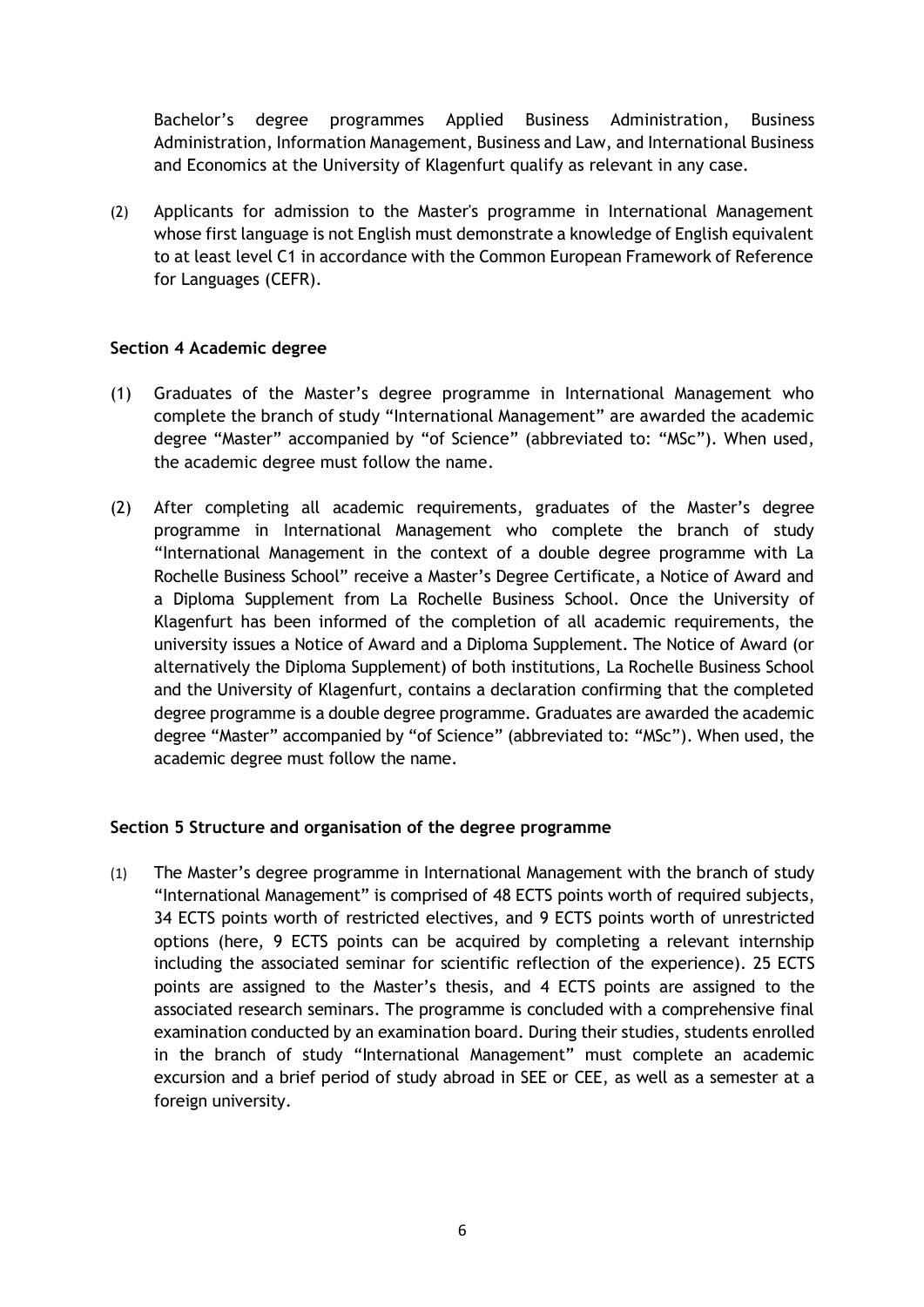| Subject/academic               | <b>Designation</b> |                                                                          | Intended learning outcomes                                                                                                                                                                                                                                                                                                                                            | <b>ECTS</b> |
|--------------------------------|--------------------|--------------------------------------------------------------------------|-----------------------------------------------------------------------------------------------------------------------------------------------------------------------------------------------------------------------------------------------------------------------------------------------------------------------------------------------------------------------|-------------|
| achievement                    |                    |                                                                          |                                                                                                                                                                                                                                                                                                                                                                       | credits     |
| Required<br>subjects           | $\mathbf{1}$       | Principles of<br><b>International Business</b>                           | After successful completion of the<br>subject, students have an<br>understanding of the fundamental<br>economic, service-oriented and<br>organisational principles of<br>International Management.                                                                                                                                                                    | 4.5         |
|                                | $\overline{2}$     | Principles of<br>International Law                                       | After successful completion of the<br>subject, students have a basic<br>understanding of the law in an<br>international context.                                                                                                                                                                                                                                      | 1.5         |
|                                | 3                  | <b>International Marketing</b>                                           | After successful completion of the<br>subject, students have an<br>understanding of the fundamental<br>principles of market analysis,<br>consumer behaviour, communication<br>and market strategies in an<br>international context.                                                                                                                                   | 6           |
|                                | 4                  | International<br>Entrepreneurship and<br>Innovation<br>Management        | After successful completion of the<br>subject, students are able to grasp<br>basic concepts, processes and theories<br>of business foundation, innovation<br>strategies, and growth strategies in an<br>international context.                                                                                                                                        | 6           |
|                                | 5                  | International Financial<br>Management                                    | After successful completion of the<br>subject, students have an<br>understanding of the fundamental<br>principles of financial reporting,<br>financing and financial analysis in an<br>international context.                                                                                                                                                         | 6           |
|                                | 6                  | International<br><b>Operations</b><br>Management and<br>Logistics        | After successful completion of the<br>subject, students have an<br>understanding of the fundamental<br>principles production and supply chain<br>strategy, process analysis and capacity<br>analysis. They further understand<br>inventory management, planning,<br>forecasting and cooperation in an<br>international context.                                       | 6           |
|                                | $\overline{7}$     | Cultural Skills in SEE<br>and CEE                                        | After successful completion of the<br>subject, students are able to assess<br>the economic, historical, political,<br>socio-cultural and gender-specific<br>particularities of the SEE and CEE<br>regions.                                                                                                                                                            | 12          |
|                                | 8                  | <b>Global Cultural Skills</b>                                            | After successful completion of the<br>subject, students are able to assess<br>the economic, historical, political,<br>socio-cultural and gender-specific<br>particularities of additional regions<br>across the globe, paying special<br>attention to the preparation for and<br>subsequent processing of the various<br>semesters students spend studying<br>abroad. | 6           |
|                                |                    | Total:                                                                   |                                                                                                                                                                                                                                                                                                                                                                       | 48          |
| <b>Restricted</b><br>electives | 9                  | Elective subjects I:<br>Specialisation in<br>International<br>Management | After successful completion of the<br>subject, students are able to<br>understand and discuss selected<br>concepts of international management<br>by means of case studies.                                                                                                                                                                                           | 16          |
|                                | 10                 | Elective subjects II:<br><b>Advanced Cultural</b><br><b>Skills</b>       | After successful completion of the<br>subject, students are able to identify<br>and discuss economic, historical,<br>political, socio-cultural and gender-<br>specific characteristics of the host                                                                                                                                                                    | 6           |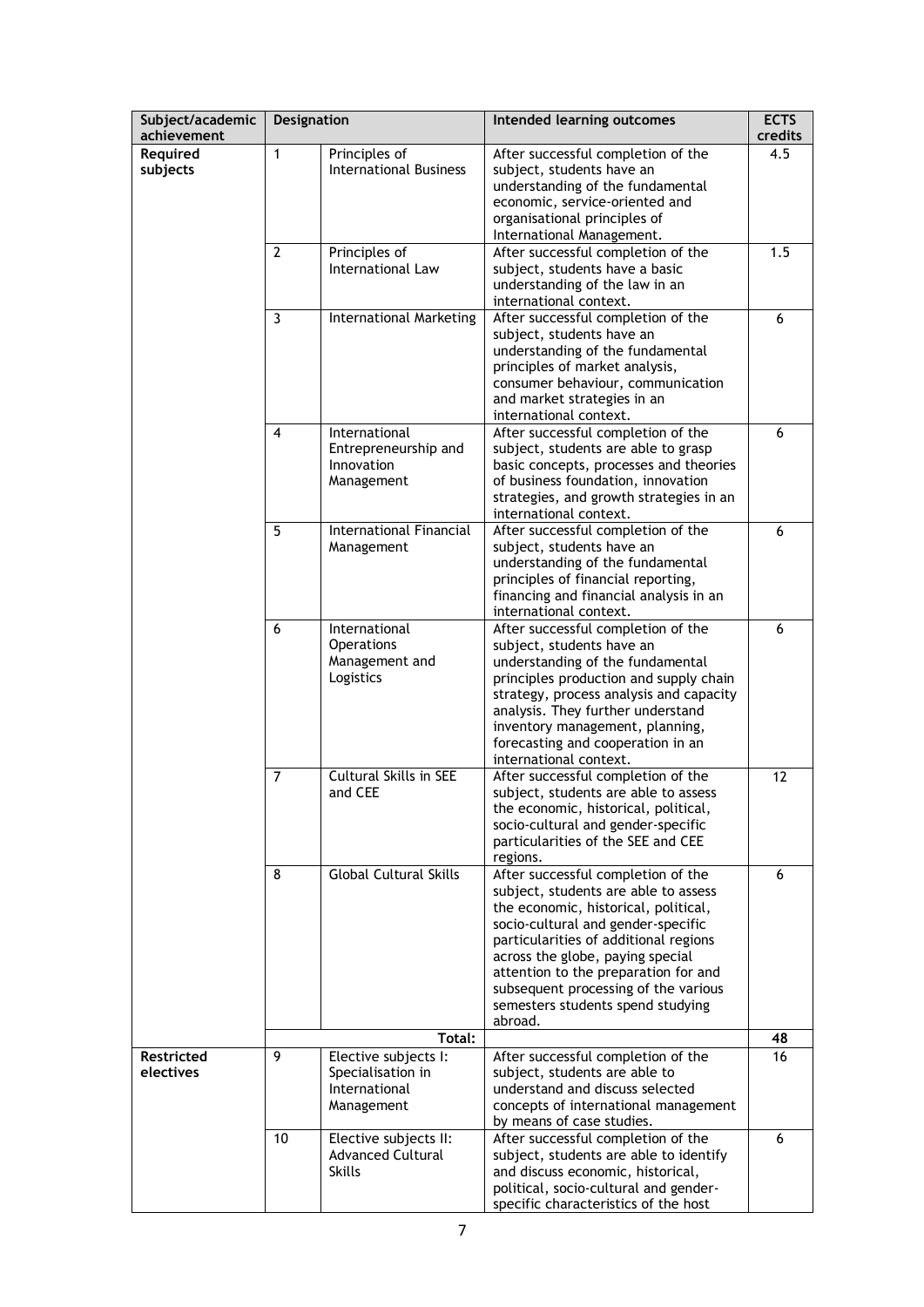|                                                       |    |                                                                      | country or of the international<br>context.                                                                                                                                                                        |    |
|-------------------------------------------------------|----|----------------------------------------------------------------------|--------------------------------------------------------------------------------------------------------------------------------------------------------------------------------------------------------------------|----|
|                                                       | 11 | Elective subjects III:<br>Advances in<br>International<br>Management | After successful completion of the<br>subject, students are able to provide<br>in-depth analysis of the content of the<br>required subjects in the context of a<br>host country or in an international<br>context. | 12 |
|                                                       |    | Total:                                                               |                                                                                                                                                                                                                    | 34 |
| Unrestricted<br>options                               | 12 | Optional subjects                                                    | After successful completion of the<br>subject, the students possess further<br>individually selected competences and<br>are able to apply these.                                                                   | 9  |
|                                                       |    | Total:                                                               |                                                                                                                                                                                                                    | 9  |
| Master's thesis<br>with two<br>associated<br>research | 13 | Research seminar I + II                                              | After successful completion of the<br>subject, students are able to apply the<br>principles of good scientific practice<br>to their written work.                                                                  | 4  |
| seminars                                              | 14 | Master's thesis                                                      | After successful completion of the<br>Master's thesis, students are able to<br>independently derive and work on a<br>scientific problem and to produce a<br>thesis in accordance with scientific<br>standards.     | 25 |
|                                                       |    | Total:                                                               |                                                                                                                                                                                                                    | 29 |
|                                                       |    |                                                                      |                                                                                                                                                                                                                    |    |

(2) The Master's degree programme in International Management with the branch of study "International Management in the context of a double degree programme with La Rochelle Business School" is comprised of 66 ECTS points worth of required subjects and 44 ECTS points worth of restricted electives. 10 ECTS points are assigned to the Master's thesis. During their studies, students enrolled in the branch of study "International Management in the context of a double degree programme with La Rochelle Business School" must complete an academic excursion and a brief period of study abroad in SEE or CEE, as well as completing semesters 3 and 4 at La Rochelle Business School. Students enrolled in the branch of study "International Management in the context of a double degree programme" must deliver the achievements at the partner institution, complying with the provisions set out in the respective Double/Joint/Multiple Degree contract. 32 ECTS points must be achieved at LRBS in the area of Business Administration and Economics. Students must earn a total of 12 ECTS points in the area of Cultural Skills (this includes culture, history, politics, languages, or courses with a focus on gender issues). Either a relevant internship or the module Sectorial Analysis, each comprising 6 ECTS credits, must be completed. The branch of study "International Management in the context of a double degree programme with La Rochelle Business School" stipulates that courses worth a total of 60 ECTS points must be completed at the University of Klagenfurt (AAU) and courses worth a total of 60 ECTS points must be completed at La Rochelle Business School. The language of instruction used in courses during the semester spent at the partner university is a matter of choice for the respective student, but the student shall not select courses offered in his/her native language (exception: English). Any academic assignments and examinations completed within the scope of the required subjects or the restricted electives taught at the University of Klagenfurt must be performed in English.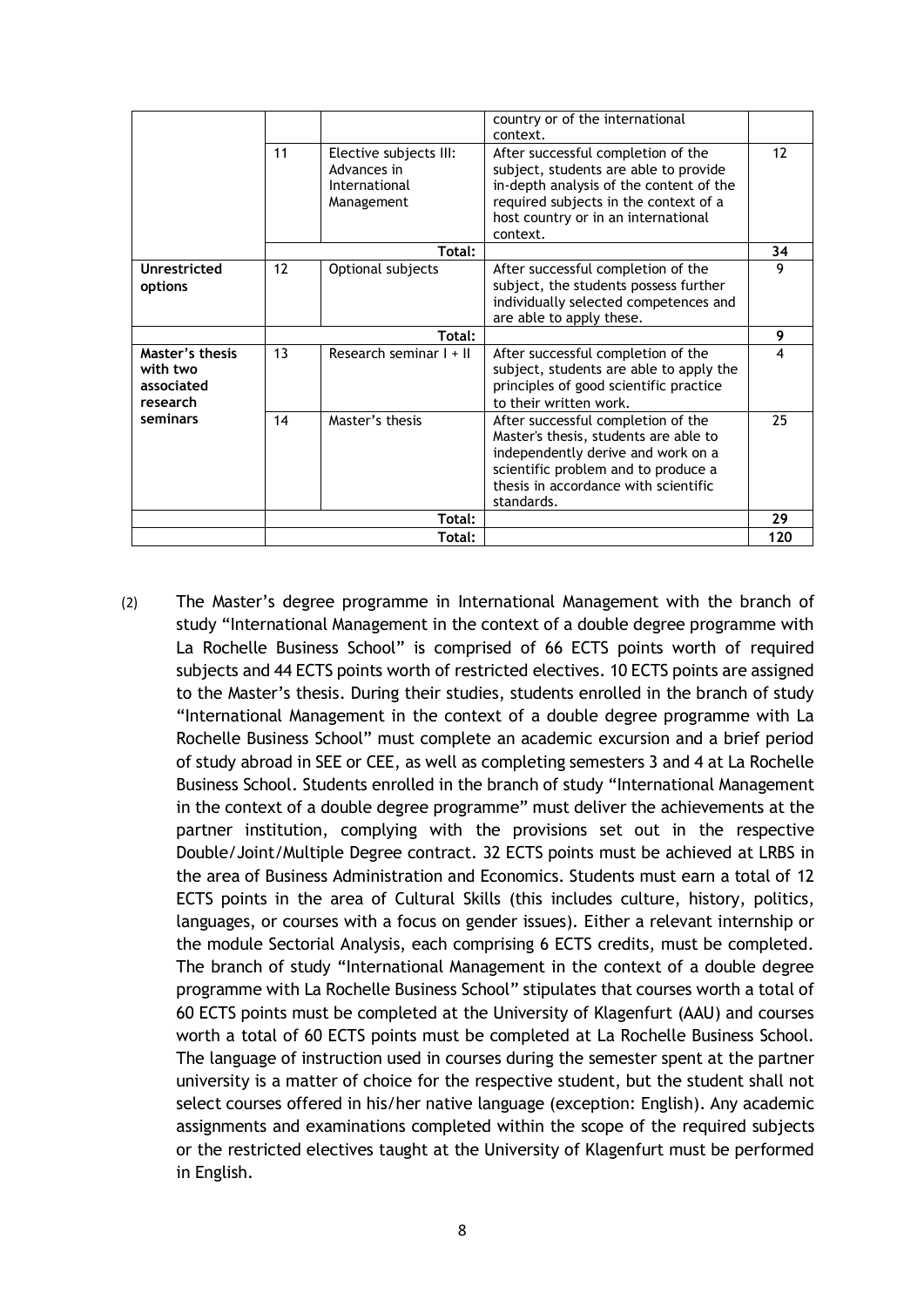| Subject/academic          | <b>Designation</b> |                                                                   | Intended learning outcomes                                                                                                                                                                                                                                                                                                         | <b>ECTS</b>    |
|---------------------------|--------------------|-------------------------------------------------------------------|------------------------------------------------------------------------------------------------------------------------------------------------------------------------------------------------------------------------------------------------------------------------------------------------------------------------------------|----------------|
| achievement               |                    |                                                                   |                                                                                                                                                                                                                                                                                                                                    | credits        |
| Required<br>subjects AAU  | 1                  | Principles of<br><b>International Business</b>                    | After successful completion of the<br>subject, students have an<br>understanding of the fundamental<br>economic, service-oriented and<br>organisational principles of<br>International Management.                                                                                                                                 | 4.5            |
|                           | $\mathbf{2}$       | Principles of<br>International Law                                | After successful completion of the<br>subject, students have a basic<br>understanding of the law in an<br>international context.                                                                                                                                                                                                   | 1.5            |
|                           | 3                  | <b>International Marketing</b>                                    | After successful completion of the<br>subject, students have an<br>understanding of the fundamental<br>principles of market analysis,<br>consumer behaviour, communication<br>and market strategies in an<br>international context.                                                                                                | 6              |
|                           | 4                  | International<br>Entrepreneurship and<br>Innovation<br>Management | After successful completion of the<br>subject, students are able to grasp<br>basic concepts, processes and theories<br>of business foundation, innovation<br>strategies, and growth strategies in an<br>international context.                                                                                                     | 6              |
|                           | 5                  | International Financial<br>Management                             | After successful completion of the<br>subject, students have an<br>understanding of the fundamental<br>principles of financial reporting,<br>financing and financial analysis in an<br>international context.                                                                                                                      | 6              |
|                           | 6                  | International<br><b>Operations</b><br>Management and<br>Logistics | After successful completion of the<br>subject, students have an<br>understanding of the fundamental<br>principles of production and supply<br>chain strategy, process analysis and<br>capacity analysis. They further<br>understand inventory management,<br>planning, forecasting and cooperation<br>in an international context. | 6              |
|                           | $\overline{7}$     | Cultural Skills in SEE<br>and CEE                                 | After successful completion of the<br>subject, students are able to assess<br>the economic, historical, political,<br>socio-cultural and gender-specific<br>particularities of the SEE and CEE<br>regions.                                                                                                                         | 12             |
|                           | 8                  | Research Seminar I                                                | After successful completion of the<br>subject, students are able to apply the<br>principles of good scientific practice<br>to their written work.                                                                                                                                                                                  | 2              |
|                           |                    | Total:                                                            |                                                                                                                                                                                                                                                                                                                                    | 44             |
| Required<br>subjects LRBS | 9                  | Doing Business in<br>France                                       | After successful completion of the<br>subject, students have a basic<br>understanding of French culture and<br>its specific features. The aim is to<br>prepare students for a successful<br>career in the French economic area.                                                                                                    | 2              |
|                           | 10                 | French Language<br>Course                                         | After successful completion of the<br>subject, students have achieved basic<br>French language skills.                                                                                                                                                                                                                             | $\overline{2}$ |
|                           | 11                 | Geopolitics                                                       | After successful completion of the<br>subject, students have a basic<br>knowledge of geopolitics. They are<br>also able to relate political and<br>cultural topics to the management<br>context of international companies.                                                                                                        | 4              |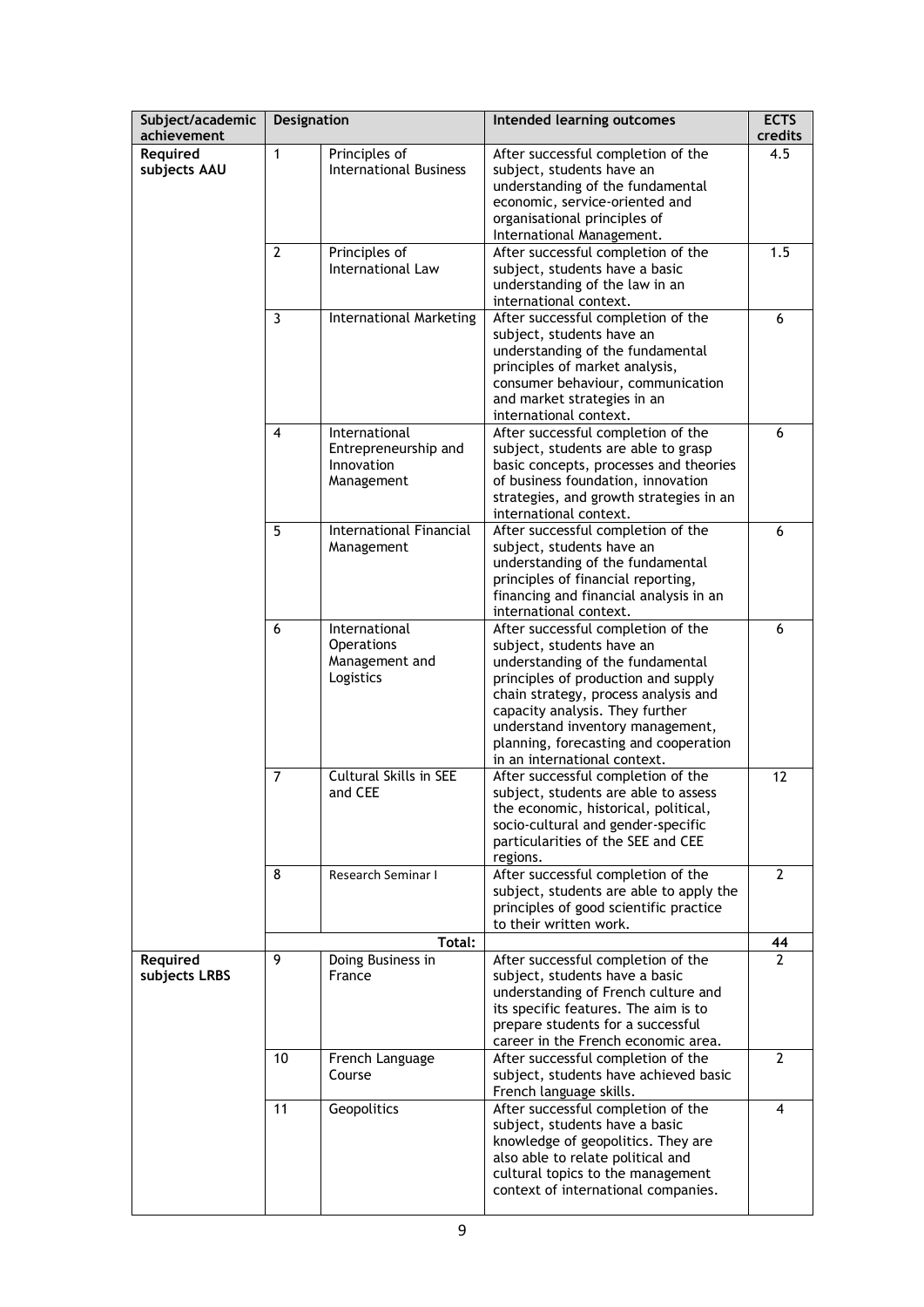|                                                                                 | 12 | <b>GEODE: Personal</b><br><b>Branding</b>                                | After successful completion of the<br>subject, students have a greater sense<br>of personal and professional<br>responsibility. They are able to take a<br>proactive approach to their career and<br>private life.                                                                                | 4  |
|---------------------------------------------------------------------------------|----|--------------------------------------------------------------------------|---------------------------------------------------------------------------------------------------------------------------------------------------------------------------------------------------------------------------------------------------------------------------------------------------|----|
|                                                                                 | 13 | <b>Business Game</b>                                                     | After successful completion of the<br>subject, students are able to make<br>entrepreneurial decisions and solve<br>problems by working systematically in<br>groups. Students are able to deal with<br>group dynamic processes and to<br>process and evaluate information in a<br>targeted manner. | 4  |
|                                                                                 | 14 | Managerial Internship<br>or Sectorial Analysis                           | After successful completion of the<br>subject, students are able to apply the<br>knowledge they have gained in the<br>Master's programme in a real business<br>context. They are able to assess the<br>economic and financial conditions of<br>an economic sector.                                | 6  |
|                                                                                 |    | Total:                                                                   |                                                                                                                                                                                                                                                                                                   | 22 |
| Required subjects AAU + LRBS Total:                                             |    |                                                                          |                                                                                                                                                                                                                                                                                                   | 66 |
| <b>Restricted</b><br>electives AAU                                              | 15 | Elective subjects I:<br>Specialisation in<br>International<br>Management | After successful completion of the<br>subject, students are able to<br>understand and discuss selected<br>concepts of international management<br>by means of case studies.                                                                                                                       | 16 |
|                                                                                 |    | Total:                                                                   |                                                                                                                                                                                                                                                                                                   | 16 |
| Restricted<br>electives LRBS<br>(students must<br>select one<br>specialisation) | 16 | <b>Brand Marketing</b><br>Specialisation<br>(in English)                 | After successful completion of the<br>subject, students are able to<br>thoroughly analyse and apply terms<br>and concepts of digital marketing,<br>innovation marketing and customer<br>relationship management.                                                                                  | 28 |
|                                                                                 |    | International Project<br>Management<br>Specialisation<br>(in English)    | After successful completion of the<br>subject, students are able to<br>thoroughly analyse and apply terms<br>and concepts of project management.                                                                                                                                                  |    |
|                                                                                 |    | International<br>Corporate Finance<br>Specialisation<br>(in English)     | After successful completion of the<br>subject, students are able to<br>thoroughly analyse and apply terms<br>and concepts of international<br>corporate finance.                                                                                                                                  |    |
|                                                                                 |    | Marketing and Sales<br>Management<br>Specialisation<br>(in French)       | After successful completion of the<br>subject, students are able to<br>thoroughly analyse and apply terms<br>and concepts of marketing and sales<br>management.                                                                                                                                   |    |
|                                                                                 |    | E-Business<br>Specialisation<br>(in French)                              | After successful completion of the<br>subject, students are able to<br>thoroughly analyse and apply terms<br>and concepts of e-business and e-<br>commerce.                                                                                                                                       |    |
|                                                                                 |    | Management Control<br>Specialisation<br>(in French)                      | After successful completion of the<br>subject, students are able to<br>thoroughly analyse and apply<br>controlling terms and concepts.                                                                                                                                                            |    |
|                                                                                 |    | Human Resources<br>Management<br>Specialisation<br>(in French)           | After successful completion of the<br>subject, students are able to<br>thoroughly analyse and apply terms<br>and concepts of human resources<br>management.                                                                                                                                       |    |
|                                                                                 |    | Purchasing and Supply<br>Chain Management<br>Specialisation              | After successful completion of the<br>subject, students are able to<br>thoroughly analyse and apply terms                                                                                                                                                                                         |    |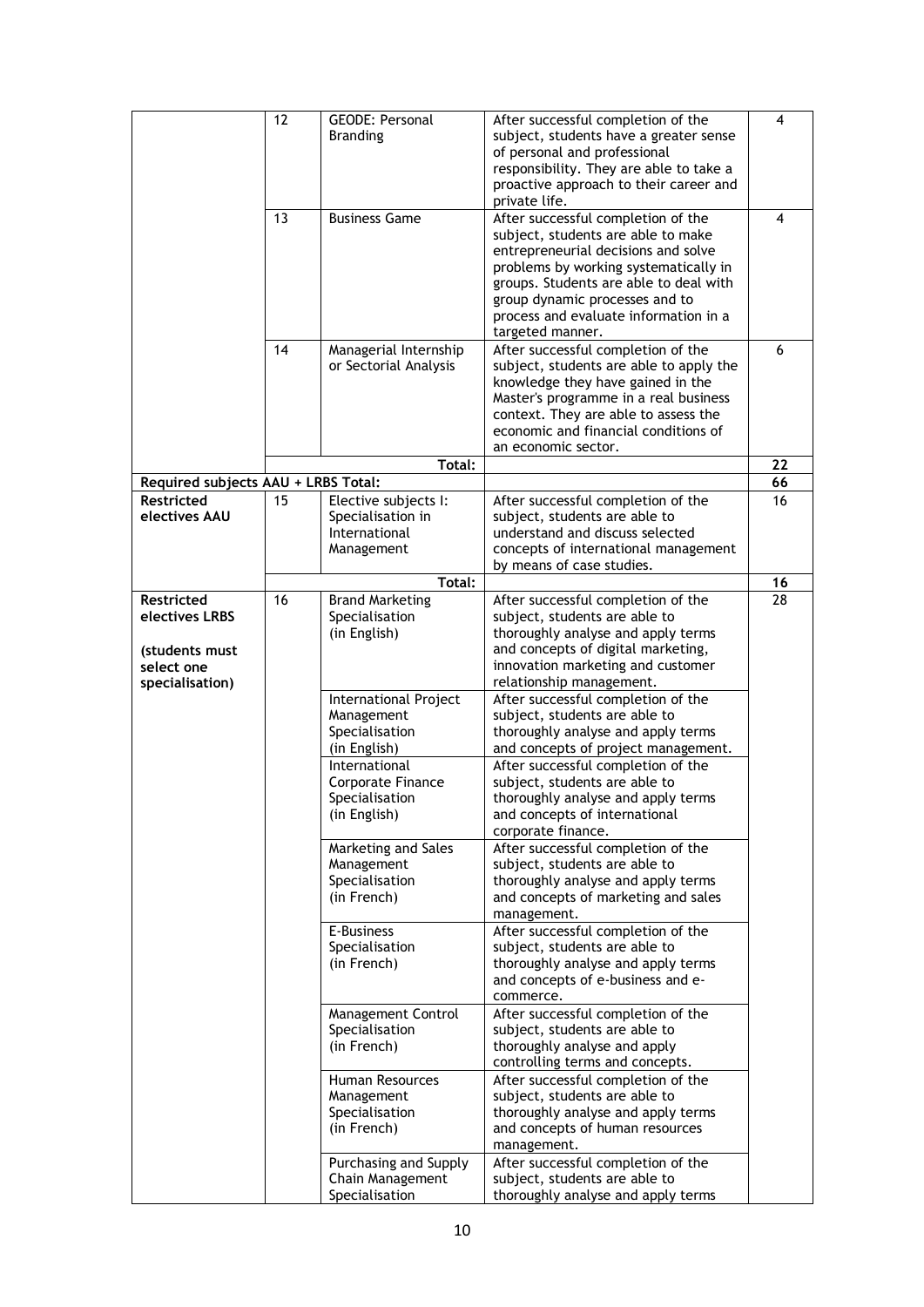|                                        | (in French)     |        | and concepts of purchasing and supply<br>chain management. |     |
|----------------------------------------|-----------------|--------|------------------------------------------------------------|-----|
|                                        |                 |        |                                                            |     |
|                                        |                 | Total: |                                                            | 28  |
| Restricted electives AAU + LRBS Total: |                 |        |                                                            |     |
| Master's thesis                        | Master's thesis |        |                                                            |     |
| <b>LRBS</b>                            |                 |        |                                                            |     |
|                                        |                 | Total: |                                                            |     |
|                                        |                 | Total: |                                                            | 120 |

#### **Section 6 Studying abroad / mobility**

- (1) Students enrolled in the branch of study "International Management" must complete the following during the course of their degree programme: (a) an excursion ("Study Excursion to SEE or CEE"), (b) a brief period of study abroad ("Short Time Study Abroad in SEE/CEE") as well as (c) a semester spent studying abroad ("Full Semester Study Abroad"). Students must complete the full semester of study at a recognised postsecondary educational institution abroad. The native language of the student must not be the same as the regional official language of the host country or the language of tuition during the period of study abroad (exception: English). If adequate justification is provided, the Programme Director shall decide whether an exemption can be allowed.
- (2) Students enrolled in the branch of study "International Management" must complete courses and examinations worth at least 18 ECTS points within the scope of the semester spent abroad. Courses and examinations to be completed at the foreign postsecondary educational institution should be discussed and agreed in advance with the Programme Director of the Master's degree programme in International Management (Section 78 (6) UA).
- (3) Examinations are recognised in accordance with Section 78 UA. The student shall submit the appropriate application for recognition including any supporting documents for the evaluation of the contents (syllabus, course descriptions, lists of recommended literature, etc.) and the scope (credits, semester hours etc.) of the courses and examinations. The Programme Director shall rule on the recognition of examinations for the Master's degree programme in International Management.
- (4) Students enrolled in the branch of study "International Management" are advised to complete Unrestricted Options worth 6 ECTS points during the semester spent studying abroad.
- (5) Students enrolled in the branch of study "International Management in the context of a double degree programme with La Rochelle Business School" must complete the following during the course of their degree programme: (a) an excursion ("Study Excursion to SEE or CEE"), (b) a brief period of study abroad ("Short Time Study Abroad in SEE/CEE") as well as (c) the third and fourth semester at the La Rochelle Business School.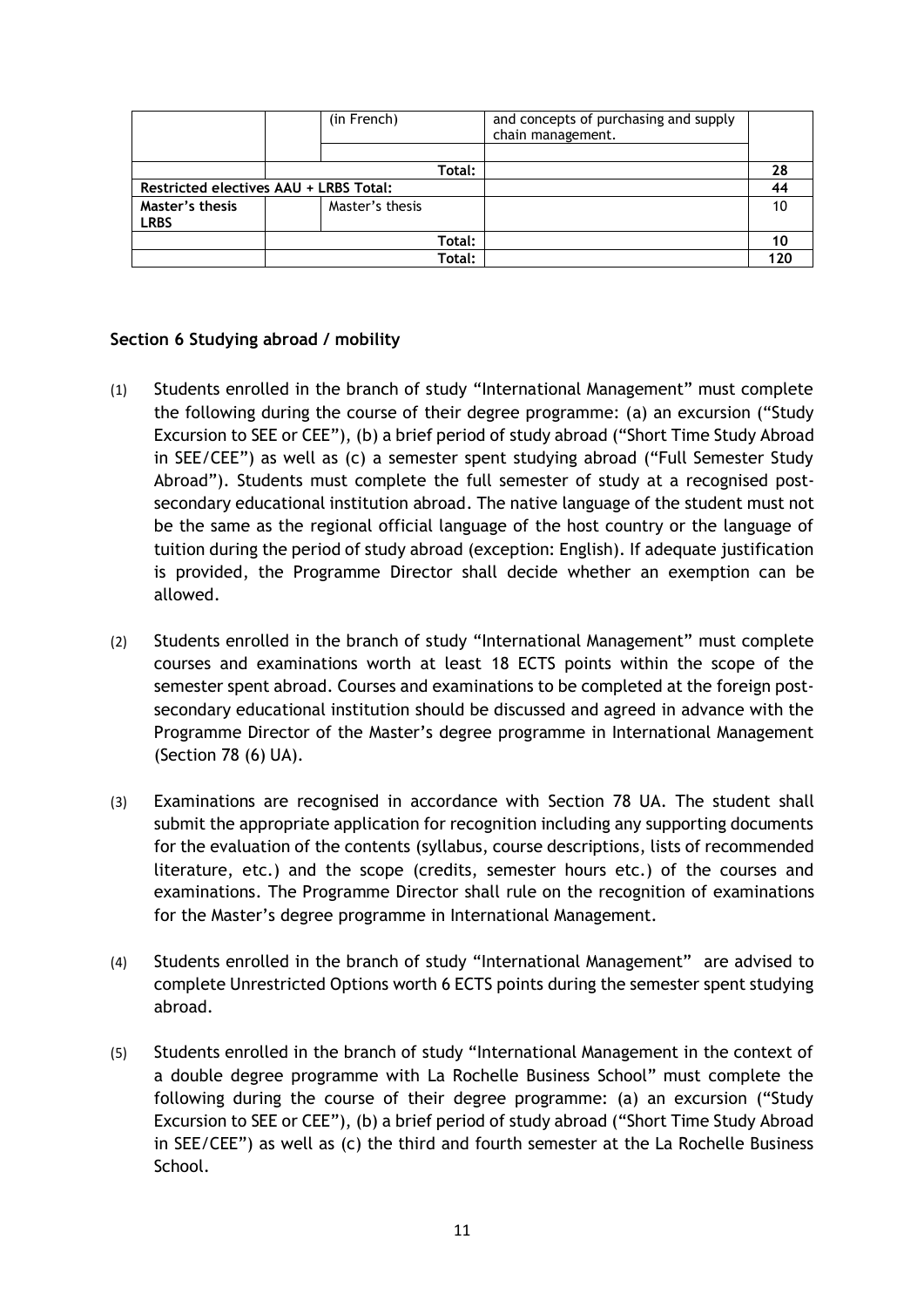#### **Section 7 Types of courses**

- (1) **Lectures (VO; Lecture)** are courses in which the instructors convey knowledge by lecturing. The course is concluded with a single (written and/or oral) examination.
- (2) **Courses with an immanent examination character** are courses in which the assessment is not based on a single examination, but rather is based on the written and/or oral contributions of the participants during the course or – in the case of scientific assignments or projects (seminar papers or assignments requiring an equivalent effort) – no later than the end of the semester following the semester in which the course is held. The following are courses with an immanent examination character:
- (3) **Courses with an immanent examination character** are:
	- a. **Courses (KS; Course)** These courses serve to convey and expand applicationoriented skills. Students and instructors work together on specific issues and problems.
	- b. **Seminars (SE; Seminar)** serve the purpose of academic discussion. Participants contribute their own academic efforts. The completion of the seminar is linked to the submission of a written scientific assignment.
	- c. **Lectures with Course (VC; Lecture with Course)** are comprised of a lecture part and a course part, which are carefully coordinated in terms of content and didactics, and are assessed jointly.
	- d. **Excursions (EX; Excursion)** are courses, which convey experiences relevant to the field of International Management outside of the University of Klagenfurt.
- (4) In the branch of study "International Management as part of a double degree programme with La Rochelle Business School", the examination regulations of La Rochelle Business School apply to the courses and examinations taken at La Rochelle Business School.

#### **Section 8 Required subjects**

(1) Required subjects lend the degree programme its distinctive character and are concluded by an examination. The following table lists the required subjects for the branch of study "International Management":

|                                                                                     |     | <b>Courses</b>                                | <b>Type</b> | <b>ECTS points</b> |
|-------------------------------------------------------------------------------------|-----|-----------------------------------------------|-------------|--------------------|
| <b>Required subject 1:</b><br><b>Principles of</b><br><b>International Business</b> | 1.1 | International Economics                       | VO          | 1.5                |
|                                                                                     | 1.2 | <b>International Services</b>                 | VC          | 1.5                |
|                                                                                     | 1.3 | International HRM and Organizational Behavior | VC          | 1.5                |
|                                                                                     |     |                                               | Total:      | 4.5                |
| <b>Required subject 2:</b><br><b>Principles of</b><br><b>International Law</b>      | 2.1 | Principles of International Law               | VO          | 1.5                |
|                                                                                     |     |                                               | Total:      |                    |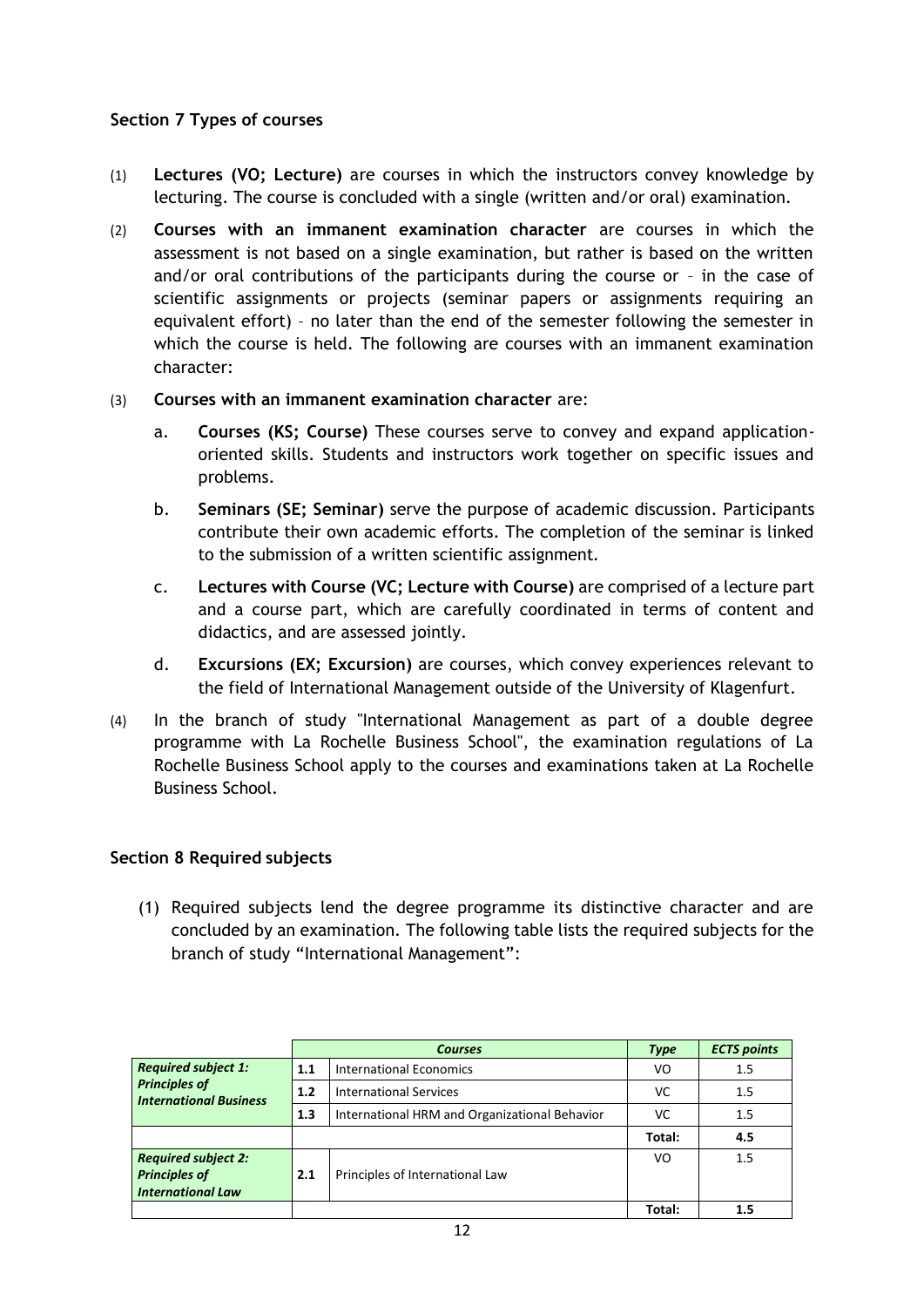| <b>Required subject 3:</b>                                    | 3.1 | <b>International Marketing</b>                          | VO        | 3              |
|---------------------------------------------------------------|-----|---------------------------------------------------------|-----------|----------------|
| <b>International Marketing</b>                                | 3.2 | International Consumer Behavior and<br>Communication    | VO        | 3              |
|                                                               |     |                                                         | Total:    | 6              |
| <b>Required subject 4:</b><br><b>International</b>            | 4.1 | International Entrepreneurship                          | VO        | 3              |
| <b>Entrepreneurship and</b><br><b>Innovation Management</b>   | 4.2 | Innovation Management in International Context          | VO        | 3              |
|                                                               |     |                                                         | Total:    | 6              |
| <b>Required subject 5:</b><br><b>International Financial</b>  | 5.1 | <b>International Financial Reporting</b>                | VO        | 3              |
| <b>Management</b>                                             | 5.2 | International Financial Instruments                     | VO        | 3              |
|                                                               |     |                                                         | Total:    | 6              |
| <b>Required subject 6:</b><br><b>International Operations</b> | 6.1 | International Operations Management and<br>Logistics I  | VO        | 3              |
| <b>Management and</b><br><b>Logistics</b>                     | 6.2 | International Operations Management and<br>Logistics II | VO        | 3              |
|                                                               |     |                                                         | Total:    | 6              |
| <b>Required subject 7:</b>                                    | 7.1 | Cultural Skills in SEE and CEE I                        | <b>VC</b> | $\overline{2}$ |
| <b>Cultural Skills in SEE and</b><br><b>CEE</b>               | 7.2 | Study Excursion to SEE or CEE                           | EX        | $\overline{2}$ |
|                                                               | 7.3 | Cultural Skills in SEE and CEE II                       | <b>VC</b> | $\overline{2}$ |
|                                                               | 7.4 | Short Time Study Abroad in SEE/CEE                      | EX        | 6              |
|                                                               |     |                                                         | Total:    | 12             |
| <b>Required subject 8:</b><br><b>Global Cultural Skills</b>   | 8.1 | <b>Global Cultural Skills</b>                           | <b>SE</b> | 6              |
|                                                               |     |                                                         | Total:    | 6              |
|                                                               |     |                                                         | Total:    | 48             |

(2) The following table lists the required subjects for the branch of study "International Management in the context of a double degree programme with La Rochelle Business School":

|                                                                                      |     | <b>Courses</b>                                       | <b>Type</b>    | <b>ECTS points</b> |
|--------------------------------------------------------------------------------------|-----|------------------------------------------------------|----------------|--------------------|
| <b>Required subject 1 (AAU):</b>                                                     | 1.1 | <b>International Economics</b>                       | VO             | 1.5                |
| <b>Principles of</b><br><b>International Business</b>                                | 1.2 | <b>International Services</b>                        | VC             | 1.5                |
|                                                                                      | 1.3 | International HRM and Organizational Behavior        | VC             | 1.5                |
|                                                                                      |     |                                                      | Total:         | 4.5                |
| <b>Required subject 2 (AAU):</b><br><b>Principles of</b><br><b>International Law</b> | 2.1 | Principles of International Law                      | VO.            | 1.5                |
|                                                                                      |     |                                                      | Total:         | 1.5                |
| <b>Required subject 3 (AAU):</b><br><b>International Marketing</b>                   | 3.1 | <b>International Marketing</b>                       | VO             | 3                  |
|                                                                                      | 3.2 | International Consumer Behavior and<br>Communication | VO             | 3                  |
|                                                                                      |     |                                                      | Total:         | 6                  |
| <b>Required subject 4 (AAU):</b><br><b>International</b>                             | 4.1 | International Entrepreneurship                       | VO             | 3                  |
| <b>Entrepreneurship and</b><br><b>Innovation Management</b>                          | 4.2 | Innovation Management in International Context       | VO             | 3                  |
|                                                                                      |     |                                                      | Total:         | 6                  |
| <b>Required subject 5 (AAU):</b><br><b>International Financial</b>                   | 5.1 | <b>International Financial Reporting</b>             | VO             | 3                  |
| <b>Management</b>                                                                    | 5.2 | International Financial Instruments                  | V <sub>O</sub> | 3                  |
|                                                                                      |     |                                                      | Total:         | 6                  |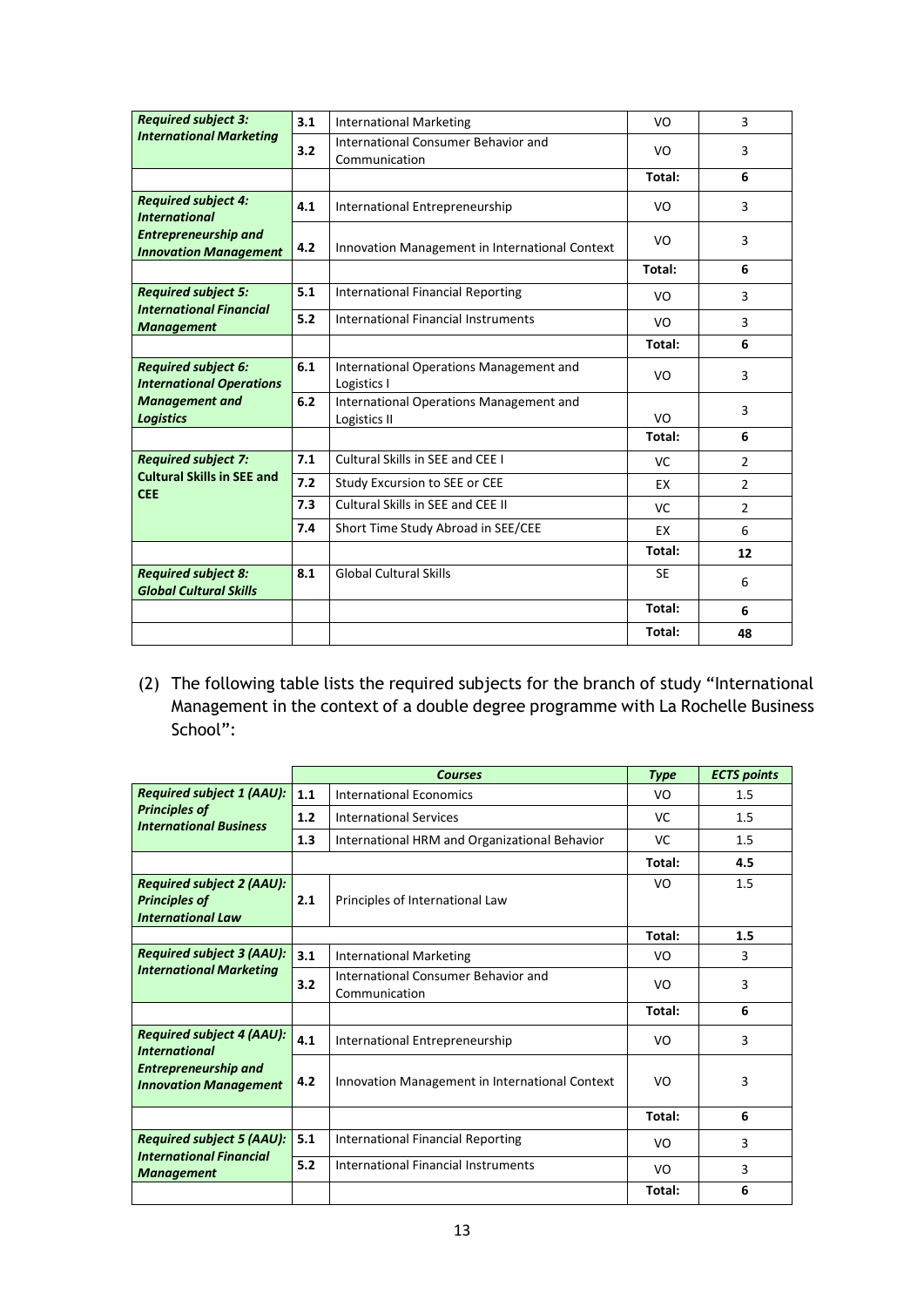| <b>Required subject 6 (AAU):</b>                                                                      | 6.1  | International Operations Management and     | VO              | 3              |  |  |
|-------------------------------------------------------------------------------------------------------|------|---------------------------------------------|-----------------|----------------|--|--|
| <b>International Operations</b>                                                                       |      | Logistics I                                 |                 |                |  |  |
| <b>Management and</b>                                                                                 | 6.2  | International Operations Management and     |                 | 3              |  |  |
| <b>Logistics</b>                                                                                      |      | Logistics II                                | VO              |                |  |  |
|                                                                                                       |      |                                             | Total:          | 6              |  |  |
| <b>Required subject 7 (AAU):</b>                                                                      | 7.1  | Cultural Skills in SEE and CEE I            | VC              | $\overline{2}$ |  |  |
| <b>Cultural Skills in SEE and</b><br><b>CEE</b>                                                       | 7.2  | Study Excursion to SEE or CEE               | EX              | $\overline{2}$ |  |  |
|                                                                                                       | 7.3  | Cultural Skills in SEE and CEE II           | VC              | $\overline{2}$ |  |  |
|                                                                                                       | 7.4  | Short Time Study Abroad in SEE/CEE          | EX              | 6              |  |  |
|                                                                                                       |      |                                             | Total:          | 12             |  |  |
| <b>Required subject 8 (AAU):</b><br><b>Research Seminar I</b>                                         | 8.1  | <b>Research Seminar I</b>                   | SE              | $\overline{2}$ |  |  |
|                                                                                                       |      |                                             | Total:          | $\mathbf{2}$   |  |  |
| Required subjects AAU                                                                                 |      |                                             | Total:          | 44             |  |  |
| <b>Required subject 9</b><br>(LRBS):<br><b>Doing Business in France</b>                               | 9.1  | Doing Business in France                    | VC <sup>1</sup> | $\overline{2}$ |  |  |
|                                                                                                       |      |                                             | Total:          | $\mathbf{2}$   |  |  |
| <b>Required subject 10</b><br>(LRBS):<br><b>French Language Course</b>                                | 10.1 | French Language Course                      | VC <sup>1</sup> | $\overline{2}$ |  |  |
|                                                                                                       |      |                                             | Total:          | $\mathbf{2}$   |  |  |
| <b>Required subject 11</b><br>(LRBS):<br><b>Geopolitics</b>                                           | 11.1 | Geopolitics                                 | VC <sup>1</sup> | 4              |  |  |
|                                                                                                       |      |                                             | Total:          | 4              |  |  |
| <b>Required subject 12</b><br>(LRBS):<br><b>GEODE: Personal</b><br><b>Branding</b>                    | 12.1 | <b>GEODE: Personal Branding</b>             | VC <sup>1</sup> | 4              |  |  |
|                                                                                                       |      |                                             | Total:          | 4              |  |  |
| <b>Required subject 13</b><br>(LRBS):<br><b>Business Game</b>                                         | 13.1 | <b>Business Game</b>                        | VC <sup>1</sup> | 4              |  |  |
|                                                                                                       |      |                                             | Total:          | 4              |  |  |
| <b>Required subject 14</b><br>(LRBS):<br><b>Managerial Internship or</b><br><b>Sectorial Analysis</b> | 14.1 | Managerial Internship or Sectorial Analysis | VC <sup>1</sup> | 6              |  |  |
|                                                                                                       |      |                                             | Total:          | 6              |  |  |
| <b>Required subjects LRBS</b>                                                                         |      |                                             | Total:          | 22             |  |  |
| Required subjects AAU +<br><b>LRBS</b>                                                                | 66   |                                             | Total:          | 66             |  |  |
| <sup>1)</sup> Recommended course type and ECTS points in accordance with available local options.     |      |                                             |                 |                |  |  |

#### **Section 9 Restricted electives**

(1) Restricted electives are those subjects, which students can select from the subjects listed in the curriculum. Within the scope of the restricted electives, students must gain the stipulated number of ECTS points in the specialisations/areas available for selection.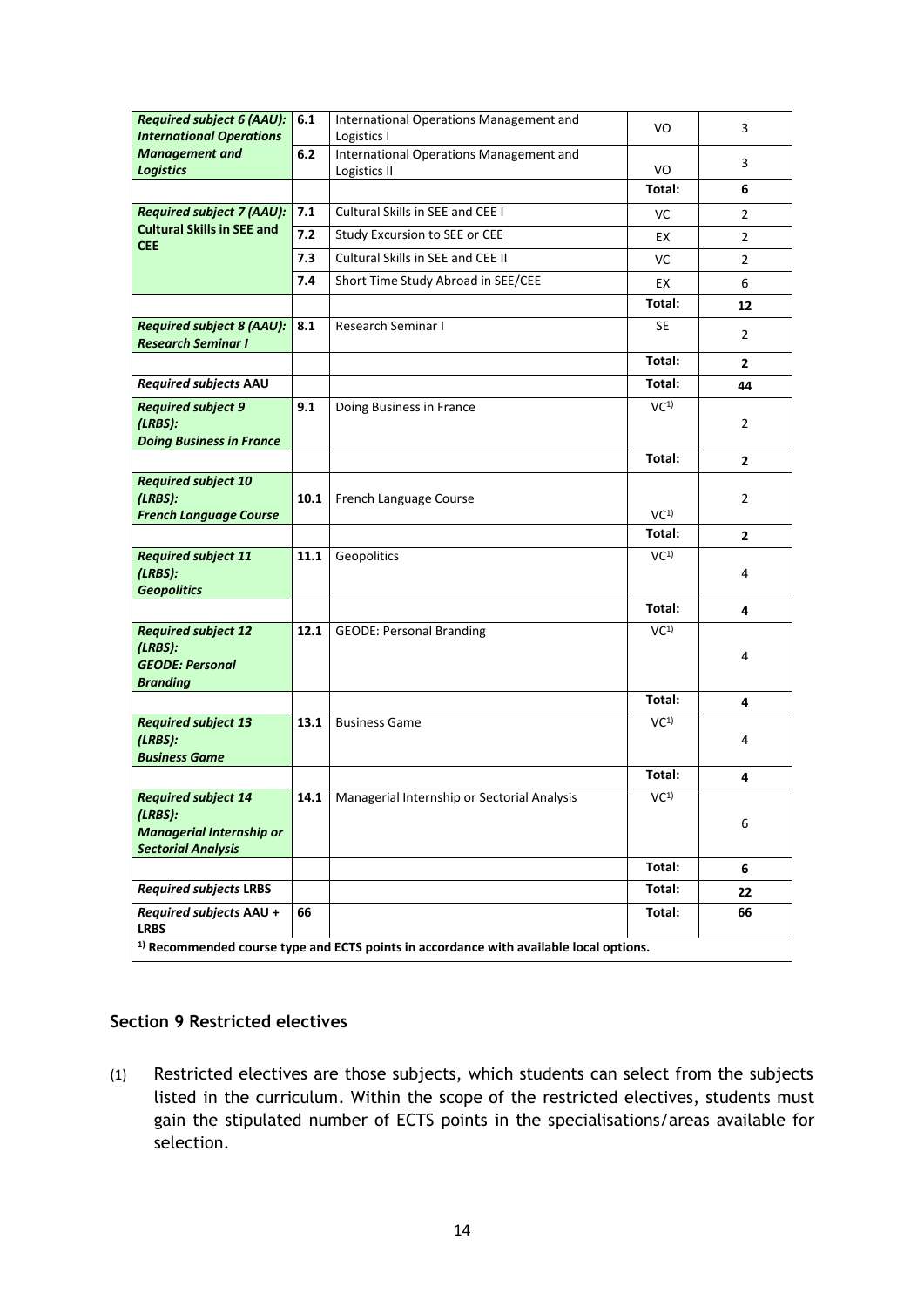- (2) In the branch of study "International Management", students must complete restricted electives amounting to 34 ECTS points. 16 ECTS points must be completed at the University of Klagenfurt and 18 ECTS points must be completed at the foreign postsecondary educational institution.
- (3) Students must complete courses and examinations from Electives II: Advanced Cultural Skills (6 ECTS points) and Electives III: Advances in International Management (12 ECTS points) during the semester spent studying at a foreign post-secondary educational institution. The Programme Director shall rule on the recognition of further specialisations/areas of study.

|                                                                                                                                                    |    | <b>Courses</b>                                                                                    | <b>Type</b>            | <b>ECTS points</b> |
|----------------------------------------------------------------------------------------------------------------------------------------------------|----|---------------------------------------------------------------------------------------------------|------------------------|--------------------|
| <b>Restricted elective (9):</b>                                                                                                                    |    | Cases in International Marketing                                                                  | KS                     | 4                  |
| <b>Elective Subjects I:</b><br><b>Specialisation in</b>                                                                                            |    | Cases in International Consumer Behavior and                                                      | KS                     | 4                  |
| <b>International</b>                                                                                                                               |    | Communication                                                                                     |                        |                    |
| <b>Management</b>                                                                                                                                  |    | Cases in International Entrepreneurship                                                           | KS                     | 4                  |
|                                                                                                                                                    |    | Cases in International Innovation Management                                                      | KS                     | 4                  |
| (Students must select                                                                                                                              | 9  | Cases in International Financial Instruments                                                      | KS                     | 4                  |
| four of the following<br>specialisations)                                                                                                          |    | Cases in International Financial Reporting                                                        | ΚS                     | 4                  |
|                                                                                                                                                    |    | Cases in International Operations Management<br>and Logistics I                                   | KS                     | 4                  |
|                                                                                                                                                    |    | Cases in International Operations Management<br>and Logistics II                                  | KS                     | 4                  |
|                                                                                                                                                    |    |                                                                                                   | <b>Total selected:</b> | 16                 |
|                                                                                                                                                    |    | Courses to be completed within the scope of the semester of study abroad                          |                        |                    |
| <b>Restricted elective (10):</b><br><b>Elective Subjects II:</b>                                                                                   | 10 | <b>Politics and Economics</b>                                                                     | VC <sup>1</sup>        | 1)                 |
| <b>Advanced Cultural Skills</b><br><b>(Recommended)</b>                                                                                            |    | Culture and History                                                                               | VC <sup>1</sup>        | 1)                 |
| specialisation/ study<br>areas)                                                                                                                    |    | Language Skills                                                                                   | VC <sup>1</sup>        | 1)                 |
|                                                                                                                                                    |    | Gender Issues in Culture and Business                                                             | VC <sup>1</sup>        | 1)                 |
|                                                                                                                                                    |    |                                                                                                   | <b>Total selected:</b> | 6                  |
| Restricted elective (11):                                                                                                                          |    | <b>International Marketing</b>                                                                    | VC <sup>1</sup>        | 1)                 |
| <b>Elective Subjects III:</b><br><b>Advances in</b><br><b>International</b><br><b>Management</b><br>(Recommended<br>specialisation/study<br>areas) | 11 | International Entrepreneurship and Innovation<br>Management                                       | VC <sup>1</sup>        | 1)                 |
|                                                                                                                                                    |    | <b>International Financial Management</b>                                                         | VC <sup>1</sup>        | 1)                 |
|                                                                                                                                                    |    | International Operations Management and<br>Logistics                                              | VC <sup>1</sup>        | 1)                 |
|                                                                                                                                                    |    |                                                                                                   | <b>Total selected:</b> | 12                 |
|                                                                                                                                                    |    |                                                                                                   | Total:                 | 34                 |
|                                                                                                                                                    |    | <sup>1)</sup> Recommended course type and ECTS points in accordance with available local options. |                        |                    |

(4) In the branch of study "International Management in the context of a double degree programme with La Rochelle Business School", students must complete restricted electives worth 16 ECTS points at the University of Klagenfurt. The remaining restricted electives worth a total of 28 ECTS points must all be earned at LRBS in the area of business administration and economics.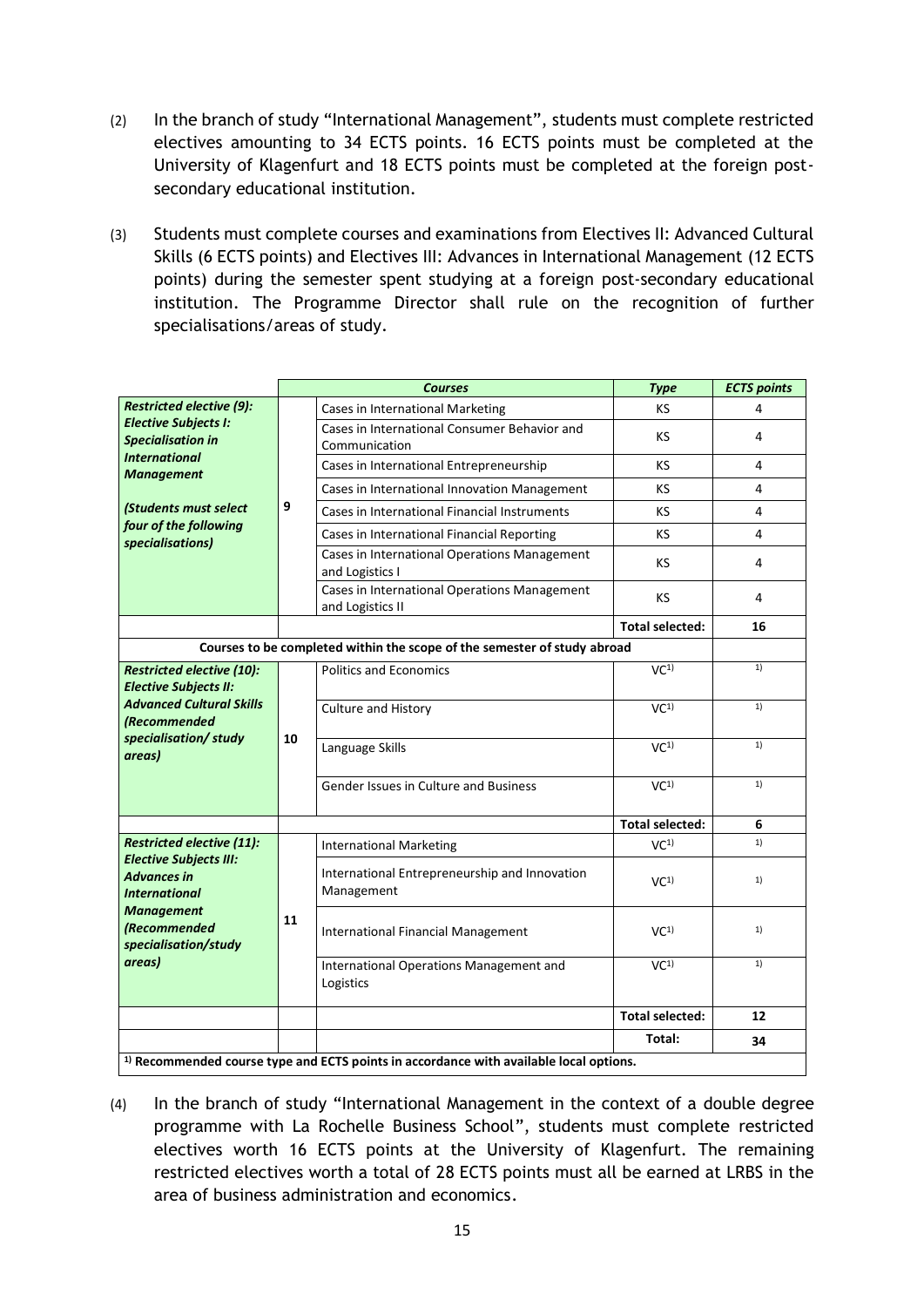|                                                  |    | <b>Courses</b>                                                                    | <b>Type</b>            | <b>ECTS points</b> |
|--------------------------------------------------|----|-----------------------------------------------------------------------------------|------------------------|--------------------|
| <b>Restricted elective (15)</b>                  |    | Cases in International Marketing                                                  | KS                     | Δ                  |
| (AAU):<br><b>Elective Subjects I:</b>            |    | Cases in International Consumer Behavior and<br>Communication                     | ΚS                     | 4                  |
| <b>Specialisation in</b><br><b>International</b> |    | Cases in International Entrepreneurship                                           | ΚS                     | 4                  |
| <b>Management</b>                                |    | Cases in International Innovation Management                                      | KS                     | 4                  |
|                                                  | 15 | Cases in International Financial Instruments                                      | ΚS                     | 4                  |
| (students must choose 4<br>of the following      |    | Cases in International Financial Reporting                                        | ΚS                     | 4                  |
| specialisations)                                 |    | Cases in International Operations Management<br>and Logistics I                   | KS                     | 4                  |
|                                                  |    | Cases in International Operations Management<br>and Logistics II                  | <b>KS</b>              | 4                  |
|                                                  |    |                                                                                   | <b>Total selected:</b> | 16                 |
| <b>Restricted electives AAU</b>                  |    |                                                                                   | Total:                 | 16                 |
| <b>Restricted elective (16)</b><br>(LRBS):       |    | Brand Marketing Specialisation (in English)                                       | VC <sup>1</sup>        | 28                 |
| <b>Specialisation</b>                            |    | <b>International Project Management Specialisation</b><br>(in English)            | VC <sup>1</sup>        | 28                 |
| (students must choose<br>one specialisation)     | 16 | International Corporate Finance Specialisation (in<br>English)                    | VC <sup>1</sup>        | 28                 |
|                                                  |    | Marketing and Sales Management Specialisation<br>(in French)                      | VC <sup>1</sup>        | 28                 |
|                                                  |    | E-Business Specialisation (in French)                                             | VC <sup>1</sup>        | 28                 |
|                                                  |    | Management Control Specialisation (in French)                                     | VC <sup>1</sup>        | 28                 |
|                                                  |    | Human Resources Management Specialisation (in<br>French)                          | $\overline{VC^{1}}$    | 28                 |
|                                                  |    | Purchasing and Supply Chain Management<br>Specialisation (in French)              | $\overline{VC^{1}}$    | 28                 |
|                                                  |    |                                                                                   | <b>Total selected:</b> | 28                 |
| <b>Restricted electives LRBS</b>                 |    |                                                                                   | Total:                 | 28                 |
| <b>Restricted electives AAU</b><br>+ LRBS        |    |                                                                                   | Total:                 | 44                 |
|                                                  |    | <sup>1)</sup> Recommended course type in accordance with available local options. |                        |                    |

#### **Section 10 Unrestricted options**

- (1) The term u*nrestricted options* describes those subjects, which students can select freely from the range of courses offered by recognised domestic and foreign postsecondary educational institutions. Courses completed in order to gain the entitlement to study at a university, or the general or special university entrance qualification, are excluded.
- (2) In the case of courses taken at other recognised domestic or foreign post-secondary educational institutions, the competent university authority shall decide whether it is appropriate for academic or professional purposes to recognise the unrestricted options in the chosen course of study.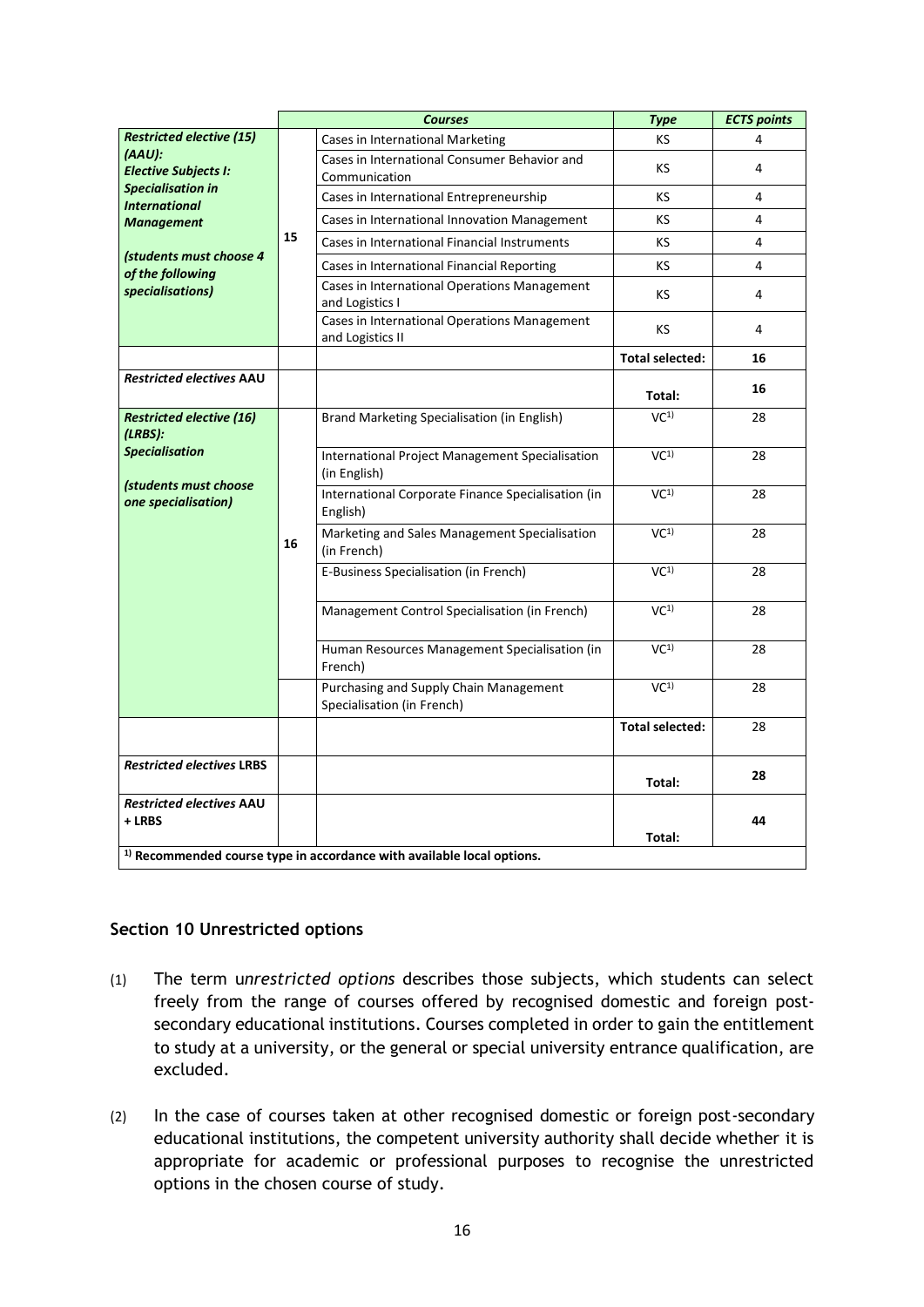- (3) In the branch of study "International Management", students must achieve 9 ECTS points in unrestricted options. In the branch of study "International Management within the framework of a double degree programme with La Rochelle Business School" students are not required to achieve any ECTS points in unrestricted options.
- (4) If all unrestricted options are completed in one area, the entire subject field can be labelled with an English term, describing the discipline (e.g. Second Language, History, Culture, Gender Issues, etc.). The Programme Director for International Management rules on the term given to the unrestricted options on the basis of an informal application by the student, which must include supporting documents relating to the courses.
- (5) Within the scope of the unrestricted options, students enrolled in the branch of study "International Management" can also elect to complete a relevant internship. Students must earn 8 ECTS points within the scope of the internship. Subsequently, students reflect upon the internship in an associated seminar worth 1 ECTS point (refer to Section 13).

#### **Section 11 Courses with a limited number of participants**

- (1) All courses listed under Section 8 (with the exception of the lecture VO) are limited to a total of 35 participants, respectively.
- (2) If the number of students registering for these courses exceeds the number of available places, students are admitted in accordance with the following procedure. Students enrolled in the Master's degree programme in International Management receive preferred admission over students from other degree programmes. If the number of students registering continues to exceed the number of available places, students are ranked according to their relevant university semester in International Management, with preference given to those students in higher semesters. In the case that the number of students registering still continues to exceed the number of available places, the decision is made by the drawing of lots. The course instructor is allowed to admit more than 35 students. If students enrolled in the International Management programme do not occupy all available places, any remaining places can be offered to students enrolled in other degree programmes. In this case, the distribution of the remaining places is a matter for the course instructor.

#### **Section 12 Master's thesis**

(1) The information specified in Section 12 (2) to (8) refers to the branch of study "International Management". Details listed in Section 12 (9) refer to the branch of study "International Management in the context of a double degree programme with La Rochelle Business School".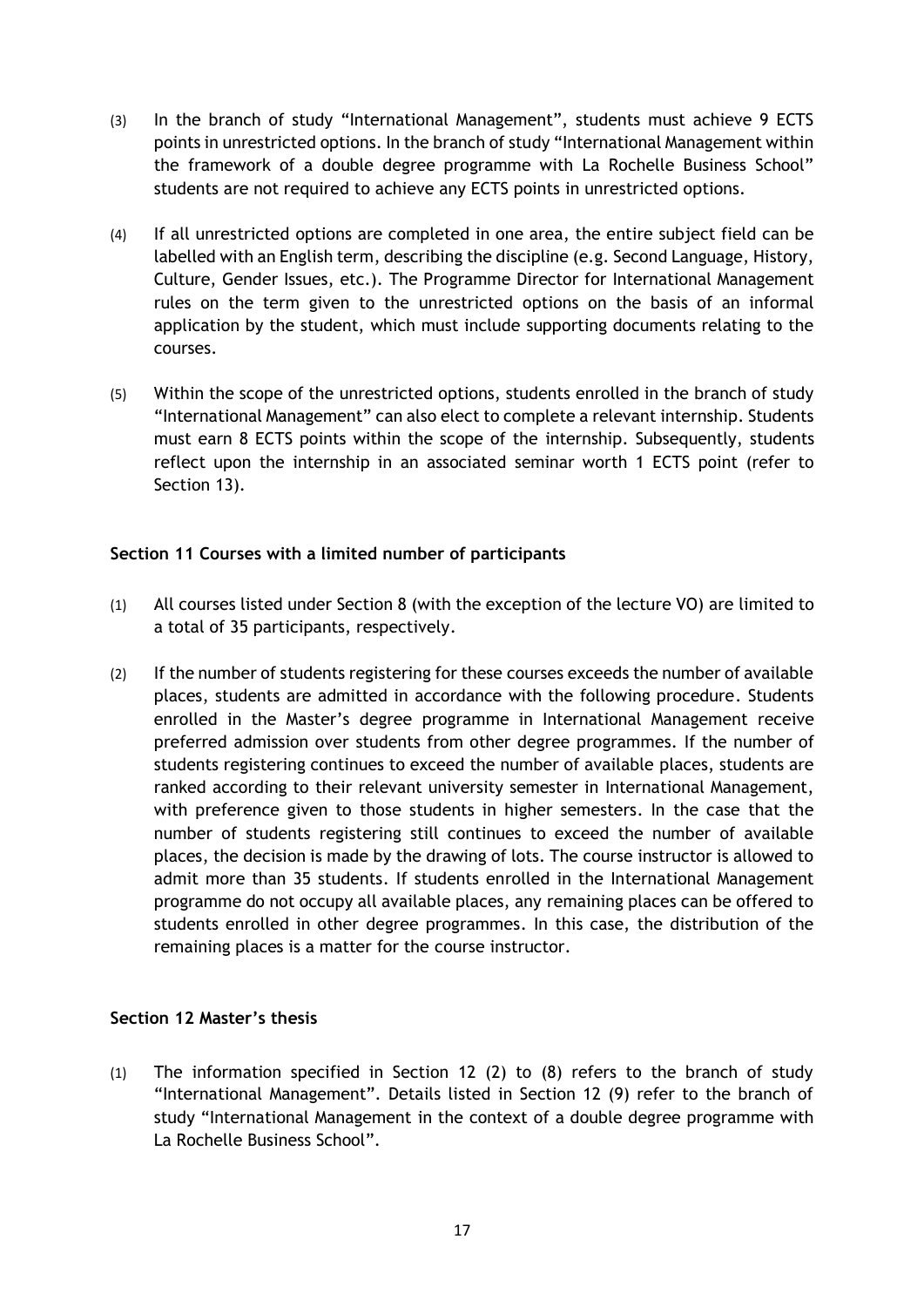- (2) Students must write a Master's thesis in English during the Master's degree programme in International Management, and they must attend the associated research seminars.
- (3) The term Master's thesis refers to the academic paper, which serves to demonstrate students' ability to achieve adequate standards of content and methodology when independently addressing scholarly topics. The assignment for the Master's thesis shall be chosen in such a way that it is feasible and reasonable to expect students to complete the work within six months. A number of students may jointly address a topic, provided that the performance of each individual student can be assessed independently.
- (4) The topic of the Master's thesis must be assignable to one of the following required subjects: International Marketing, International Entrepreneurship and Innovation Management, International Financial Management, or International Operations Management and Logistics.
- (5) The Master's thesis is worth 25 ECTS points, while the associated research seminars are worth 4 ECTS points.
- (6) In accordance with Part B Section 18 (4) and (2a) of the university statutes, the Rector of Studies must formally approve the topic and the supervisor of the Master's thesis. The corresponding application must be submitted before work on the Master's thesis commences. A change of supervisor is admissible up to the submission of the Master's thesis. The joint supervision by two persons authorised to supervise is permissible in justified individual cases (interdisciplinary orientation of the topic).
- (7) The completed Master's thesis shall be submitted to the Rector of Studies in electronic form. At the request of the supervisor, a bound copy must be submitted to the supervisor by the author. The supervisor shall assess the Master's thesis within two months from the time of submission.
- (8) It is recommended to agree the topic of the Master's thesis at the end of the second semester. Students can engage in research efforts for their Master's thesis while they are spending a semester studying abroad.
- (9) Students enrolled in the branch of study "International Management in the context of a double degree programme with La Rochelle Business School" shall write their Master's thesis at La Rochelle Business School with a scope equivalent to 10 ECTS points. The corresponding regulations of La Rochelle Business School apply.

#### **Section 13 Provisions regarding the completion of a relevant internship**

(1) During the course of the Master's degree programme in the branch of study "International Management" students can complete a relevant work internship in a domestic or foreign company, public administration, or with a non-profit organisation in order to test and apply the acquired knowledge and skills in a practical setting. This internship and the associated scientific reflection seminar can replace the entire set of unrestricted options.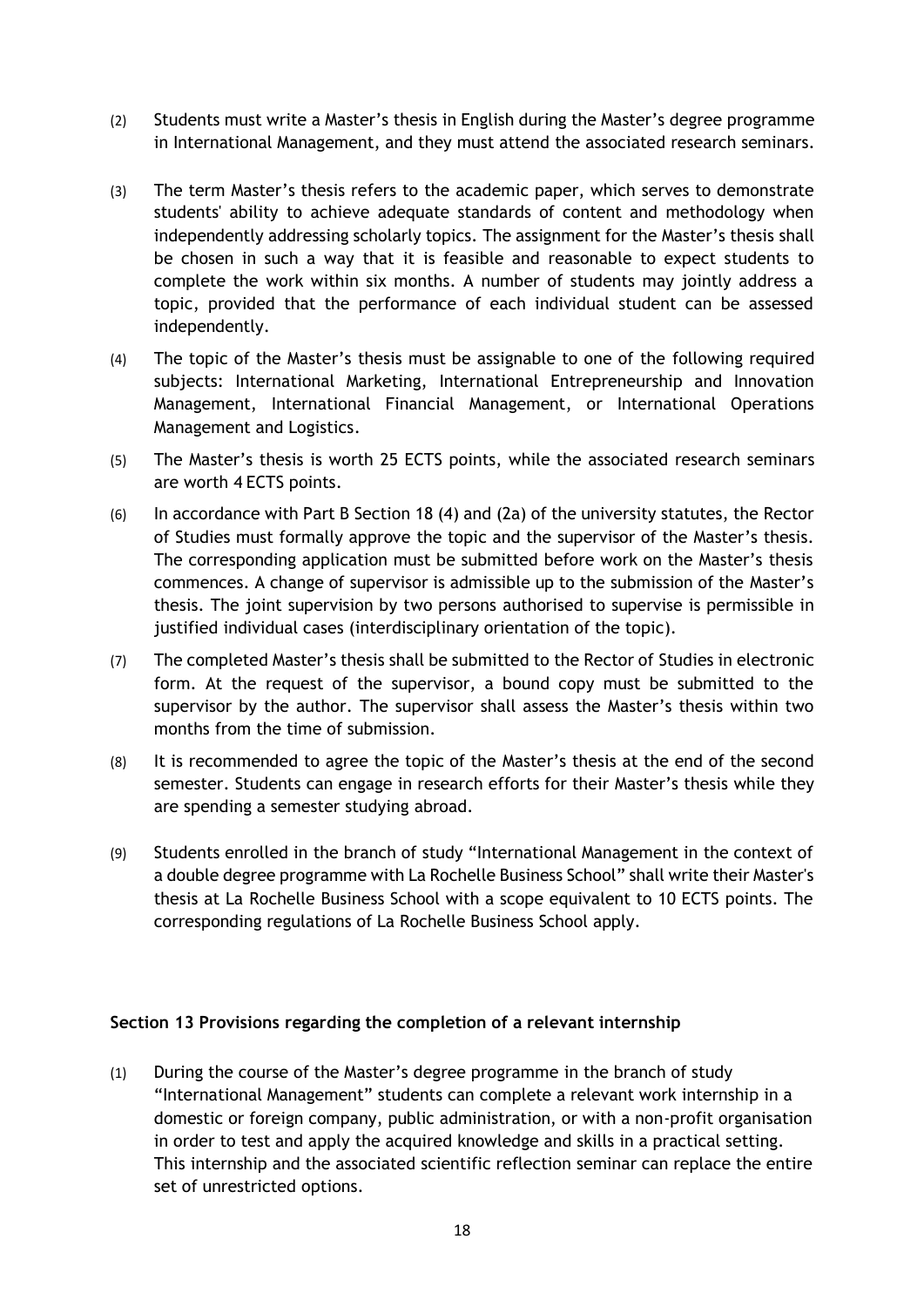- (2) Ideally, the internship shall take the form of a project. The practical project or the internship requires prior approval by a supervising university lecturer.
- (3) The internship must have a minimum duration of 200 hours, and it is assigned 8 ECTS points.
- (4) Once the internship has been completed, students must attend a seminar worth 1 ECTS point, in which they process and scientifically reflect upon the practical experiences gained, recording their insights in a written report.
- (5) During the internship, students are permitted to complete courses with an immanent examination character.
- (6) It is recommended to schedule the internship so that it takes place during semester breaks.
- (7) Students enrolled in the branch of study "International Management in the context of a double degree programme with La Rochelle Business School" can either complete a relevant internship ("Managerial Internship") or the module "Sectorial Analysis", each with a value of 6 ECTS points (Section 5 (2)). The corresponding regulations of La Rochelle Business School apply.

#### **Section 14 Use of languages other than German**

The courses and oral and written examinations pertaining to the Master's degree programme in International Management are held in English in both branches of study; the Master's thesis as well as other academic assignments must be written in English. The language of instruction in courses and examinations during the semester spent studying abroad in the branch of study "International Management" or during time spent at La Rochelle Business School in the branch of study "International Management in the context of a double degree programme with La Rochelle Business School" are a matter of choice for the respective student, but the student shall not select courses offered in his/her native language (expect English).

#### **Section 15 Examination regulations**

- (1) The Master's degree programme, branch of study "International Management" is concluded by:
	- 1. the successful completion of the courses pertaining to the required subjects, restricted electives and unrestricted options acc. to Sections 8, 9 and 10;
	- 2. the proper completion of periods of time spent abroad acc. to Section 6;
	- 3. the production of a Master's thesis and the completion of the associated research seminars acc. to Section 12;
	- 4. the positive assessment of the final examination by committee.
- (2) The Master's degree programme, branch of study "International Management in the context of a double degree programme with La Rochelle Business School" is concluded by: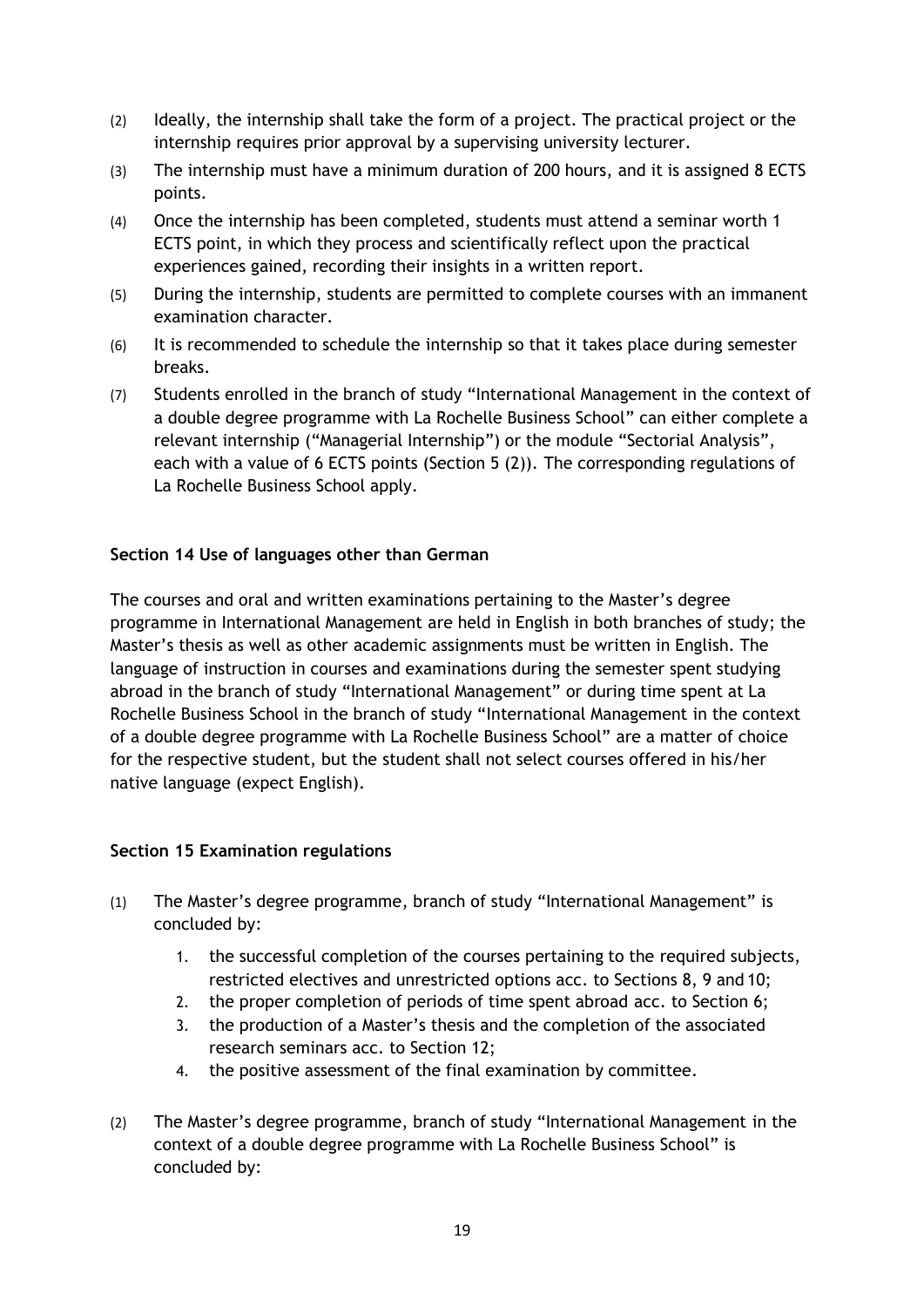- 1. the successful completion of the courses pertaining to the required subjects, restricted electives and unrestricted options acc. to Sections 8, 9 and 10;
- 2. the proper completion of the third and fourth semester corresponding to 60 ECTS points at La Rochelle Business School;
- 3. the production of a Master's thesis at La Rochelle Business School in line with the applicable rules and guidelines at La Rochelle Business School.
- (3) If positive, the assessment of the internship shall be defined as "completed with success", while a negative assessment is defined as "completed without success". The same mode of assessment may also be applied to the associated research seminar, if the assessment scale "excellent" (1) to "insufficient" (5) in the sense of Section 72 (2(1)) UA is deemed inexpedient.
- (4) In the branch of study "International Management", the final examination is conducted as an oral examination by an examination board and is comprised of:
	- 1. the subject, to which the Master's thesis is assigned, including the defence of the Master's thesis;
	- 2. a further subject as per Section 5 (1): 3, 4, 5, or 6, to be chosen by the student.
- (5) In the branch of study "International Management", the registration to take the final examination by committee is conditional upon the positive assessment of all subjects, the excursions, the brief period of study abroad, and the semester abroad, as well as the positive assessment of the Master's thesis and of the associated research seminars.
- (6) Students are entitled to repeat examinations and courses in accordance with the stipulations contained in Part B of the university statutes: Study Matters, and the Universities Act. Retakes of examinations and courses at La Rochelle Business School must be in accordance with the applicable rules and guidelines at La Rochelle Business School.
- (7) Subject grades are calculated in accordance with university statutes Part B: Section 12 (8).
- (8) Examinations which have already been used in order to complete the degree programme which is considered an admission requirement for the Master's degree programme in International Management cannot be re-used in order to obtain the academic degree in the Master's programme.

#### **Section 16 Effective validity**

(1) This curriculum comes into force on the  $1<sup>st</sup>$  of October 2019, following formal announcement in the university bulletin of the University of Klagenfurt, and applies to all students who commence their Master's degree from the winter semester 2019/2020 onwards.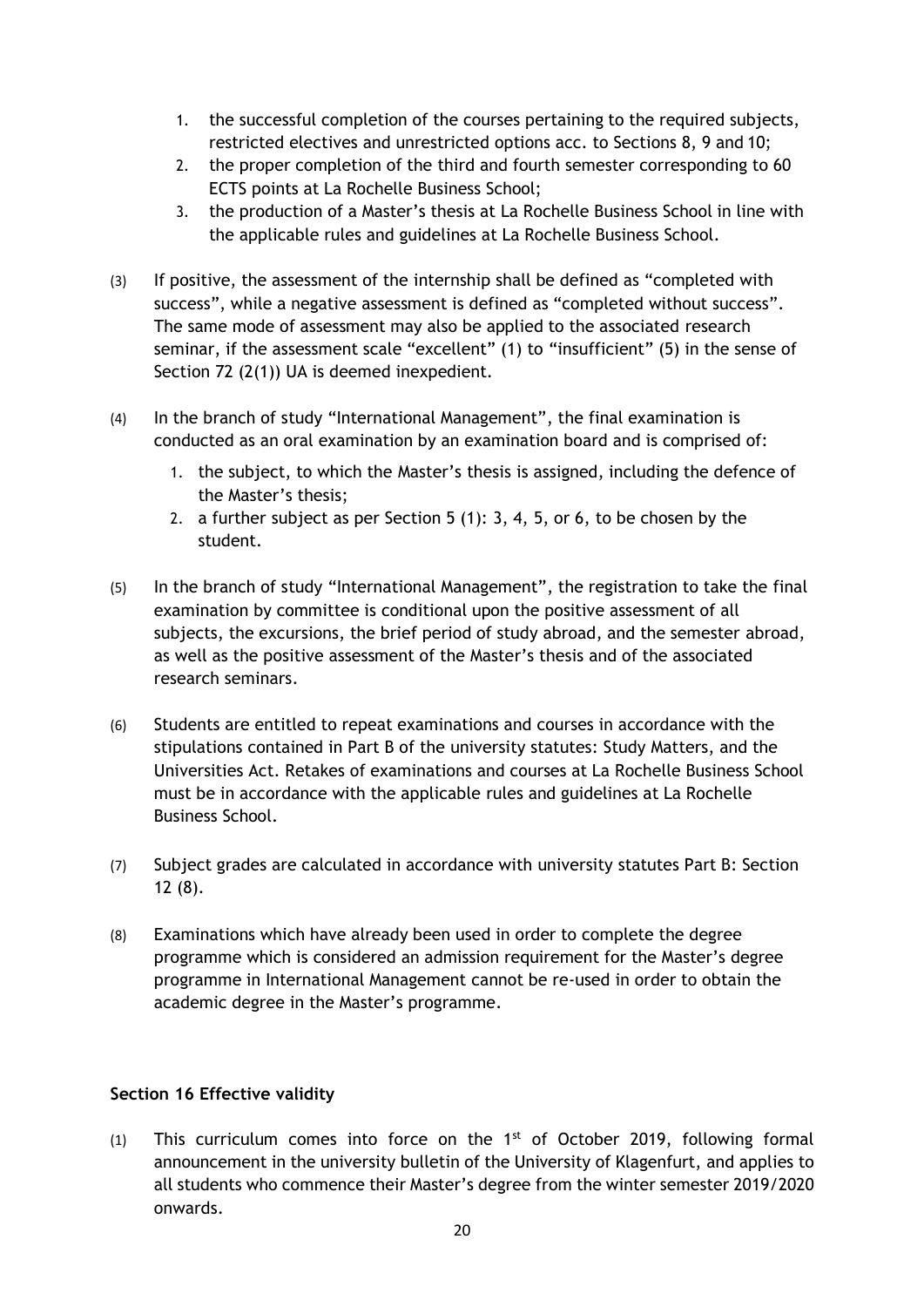#### **Section 17 Transitional provisions**

(1) Students enrolled in the Master's degree program prior to the winter semester of 2019/2020, are entitled to complete these studies under the hitherto applicable provisions within a timeframe consisting of the scheduled study period plus one semester, i.e. no later than the  $30<sup>th</sup>$  April 2022. If the degree programme is not completed on time, the student has to pursue her/his studies according to the provisions of the amended curriculum for the Master's degree programme. Furthermore, students are entitled to voluntarily transition to the provisions of the amended curriculum at any point in time.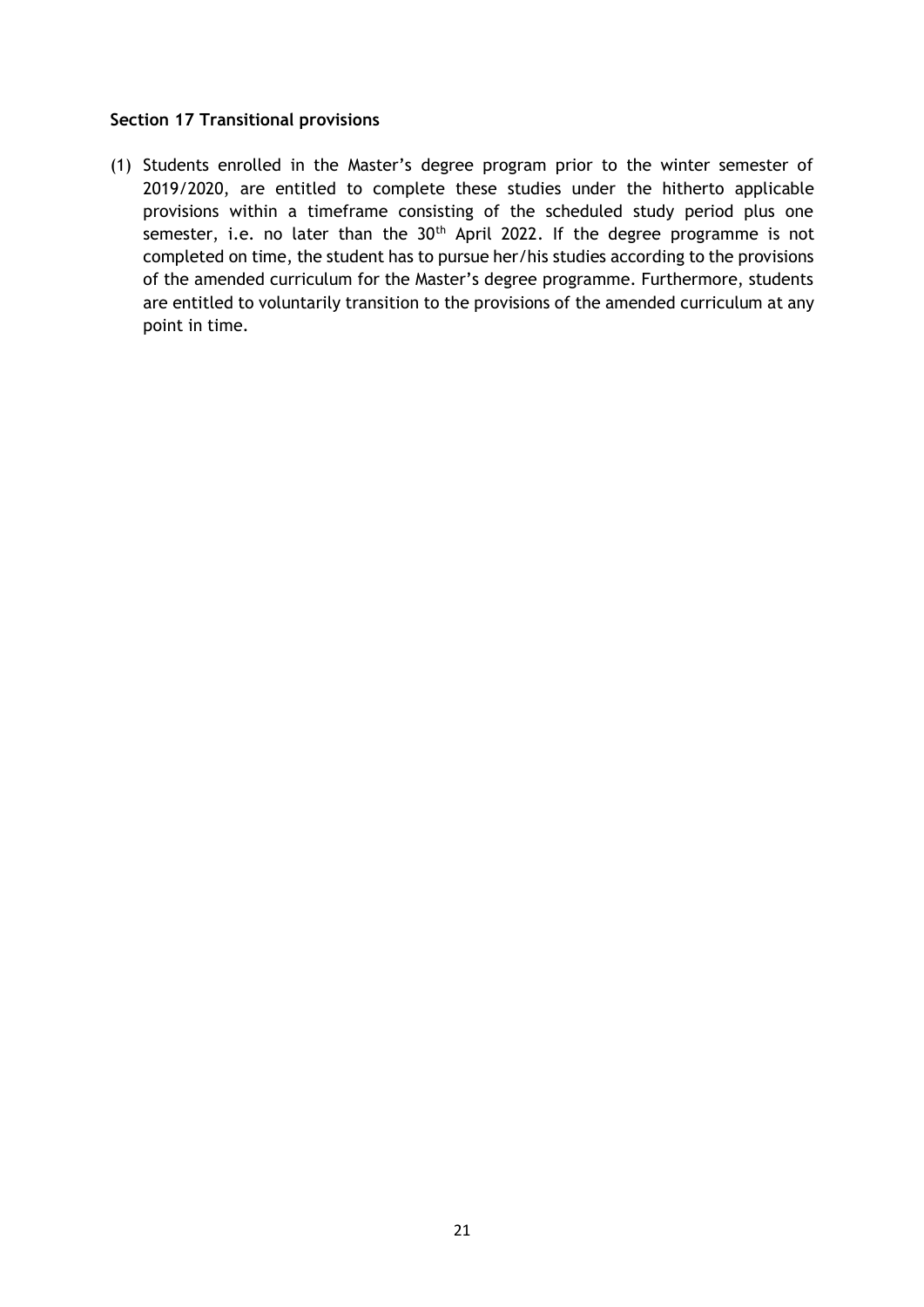#### **Appendix I: Non-binding recommended course of study for the branch of study "International Management", for the purpose of orientation and planning**

The table below describes the recommended course of study. Courses are scheduled in a cyclical pattern. Students are advised to follow the structure presented below.

| <b>Semester</b> | Course                                                                 | <b>ECTS</b> | <b>Type</b> |
|-----------------|------------------------------------------------------------------------|-------------|-------------|
|                 |                                                                        | points      |             |
| 1               | <b>Principles of International Business</b>                            |             |             |
|                 | <b>International Economics</b>                                         | 1.5         | VO          |
|                 | <b>International Services</b>                                          | 1.5         | VC          |
|                 | International HRM and Organizational Behavior                          | 1.5         | VC          |
|                 | Principles of International Law                                        | 1.5         | VO          |
|                 | 1. International Marketing                                             |             |             |
|                 | <b>International Marketing</b>                                         | 3           | VO          |
|                 | 2. International Entrepreneurship and Innovation Management            | 3           | VO          |
|                 | International Entrepreneurship                                         |             |             |
|                 | 3. International Financial Management                                  | 3           | VO          |
|                 | <b>International Financial Reporting</b>                               |             |             |
|                 | 4. International Operations Management and Logistics                   | 3           | VO          |
|                 | International Operations Management and Logistics I                    |             |             |
|                 | <b>EITHER: Two out of four cases:</b>                                  |             |             |
|                 | 1. International Marketing                                             |             |             |
|                 | Cases in International Marketing                                       | 4           | κs          |
|                 | 2. International Entrepreneurship and Innovation Management            |             |             |
|                 | Cases in International Entrepreneurship                                | 4           | КS          |
|                 | 3. International Financial Management                                  |             |             |
|                 | Cases in International Financial Reporting                             | 4           | κs          |
|                 | 4. International Operations Management and Logistics                   |             |             |
|                 | Cases in International Operations Management and Logistics I           | 4           | κs          |
|                 | <b>Cultural Skills in SEE and CEE</b>                                  |             |             |
|                 | Cultural Skills and Economic Issues in SEE and CEE                     | 2           | VC          |
|                 | Study Excursion to SEE or CEE                                          | 2           | EX          |
|                 | Information and Initial Organization of the Full Semester Study Abroad |             |             |
|                 | Total for semester 1:                                                  | 30          |             |
| $\overline{2}$  | 1. International Marketing                                             |             |             |
|                 | International Consumer Behavior and Communication                      | 3           | VO          |
|                 | 2. International Entrepreneurship and Innovation Management            |             |             |
|                 | Innovation Management in International Context                         | 3           | VO          |
|                 | 3. International Financial Management                                  |             |             |
|                 | <b>International Financial Instruments</b>                             | 3           | VO          |
|                 | 4. International Operations Management and Logistics                   |             |             |
|                 | International Operations Management and Logistics II                   | 3           | VO          |
|                 | <b>EITHER: Two out of four cases:</b>                                  |             |             |
|                 | 1. International Marketing                                             |             |             |
|                 | Cases in International Consumer Behavior and Communication             | 4           | ΚS          |
|                 | 2. International Entrepreneurship and Innovation Management            |             |             |
|                 | Cases in Innovation Management in International Context                | 4           | КS          |
|                 | 3. International Financial Management                                  |             |             |
|                 | Cases in International Financial Instruments                           | 4           | κs          |
|                 | 4. International Operations Management and Logistics                   |             |             |
|                 | Cases in International Operations Management and Logistics II          | 4           | KS          |
|                 | Cultural Skills in SEE and CEE                                         |             |             |
|                 | <b>Cultural Skills in SEE and CEE</b>                                  |             |             |
|                 |                                                                        | 2           | VC          |
|                 | Short Time Study Abroad in SEE/CEE                                     | 6           | EX          |
|                 | <b>Research Seminar Part I</b>                                         | 2           | SE          |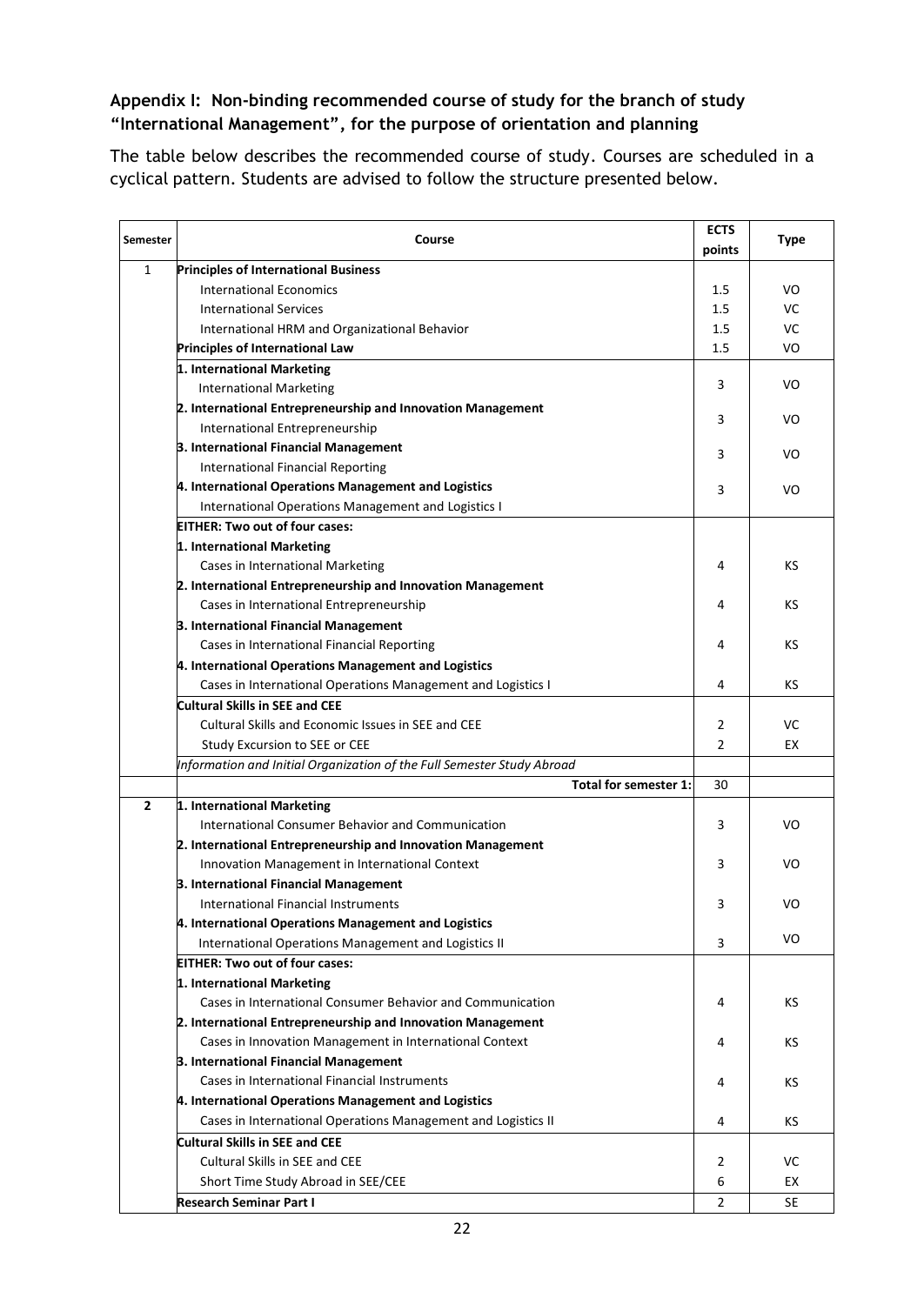|                         | Announcement of the Topics of the Master's Theses                                 |                |           |
|-------------------------|-----------------------------------------------------------------------------------|----------------|-----------|
|                         | Final Organization of the Full Semester Study Abroad                              |                |           |
|                         | Total for semester 2:                                                             | 30             |           |
| $\overline{\mathbf{3}}$ | <b>Global Cultural Skills</b>                                                     | 6              | <b>SE</b> |
|                         | Study Abroad (Full Semester, not Home Country and not Country of Mother Tongue)   | (18)           |           |
|                         | <b>Elective Subjects II: Advanced Cultural Skills</b>                             | 6              |           |
|                         | <b>Recommended areas within Advanced Cultural Skills:</b>                         |                |           |
|                         | <b>Politics and Economics</b><br>$\bullet$                                        |                |           |
|                         | <b>Culture and History</b>                                                        |                |           |
|                         | Language Skills<br>٠                                                              |                |           |
|                         | Gender Issues in Culture and Business                                             |                |           |
|                         | Elective Subjects III: Advances in International Management                       | 12             |           |
|                         | Recommended areas within Advances in International Management:                    |                |           |
|                         | <b>International Marketing</b><br>$\bullet$                                       |                |           |
|                         | International Entrepreneurship and Innovation Management<br>٠                     |                |           |
|                         | <b>International Financial Management</b><br>٠                                    |                |           |
|                         | International Operations Management and Logistics<br>$\bullet$                    |                |           |
|                         | Optional Subjects (or possibility of an Internship)                               | 8              |           |
|                         | <b>Total for semester 3:</b>                                                      | 32             |           |
| 4                       | <b>Research Seminar Part II</b>                                                   | $\overline{2}$ | <b>SE</b> |
|                         | Unrestricted options (or Scientific reflection of the internship in International | $\mathbf{1}$   | <b>SE</b> |
|                         | Management)                                                                       |                |           |
|                         | <b>Master's Thesis</b>                                                            | 25             |           |
|                         | <b>Examination Before a Committee</b>                                             |                |           |
|                         | Total for semester 4:                                                             | 28             |           |
| <b>TOTAL</b>            |                                                                                   | 120            |           |

#### **Appendix II: Non-binding recommended course of study for the branch of study "International Management in the context of a double degree programme with La Rochelle Business School", for the purpose of orientation and planning**

The table below describes the recommended course of study. Courses are scheduled in a cyclical pattern. Students are advised to follow the structure presented below.

| Semester | Course                                                      | <b>ECTS</b><br>points | <b>Type</b> |
|----------|-------------------------------------------------------------|-----------------------|-------------|
| 1        | <b>Principles of International Business</b>                 |                       |             |
|          | International Economics                                     | 1,5                   | VO          |
|          | <b>International Services</b>                               | 1,5                   | VC          |
|          | International HRM and Organizational Behavior               | 1,5                   | VC          |
|          | <b>Principles of International Law</b>                      | 1,5                   | VO          |
|          | 1. International Marketing                                  |                       |             |
|          | <b>International Marketing</b>                              | 3                     | VO          |
|          | 2. International Entrepreneurship and Innovation Management |                       |             |
|          | International Entrepreneurship                              | 3                     | VO          |
|          | 3. International Financial Management                       | 3                     | VO          |
|          | International Financial Reporting                           |                       |             |
|          | 4. International Operations Management and Logistics        | 3                     | VO          |
|          | International Operations Management and Logistics I         |                       |             |
|          | <b>EITHER: Two out of four cases:</b>                       |                       |             |
|          | 1. International Marketing                                  |                       |             |
|          | Cases in International Marketing                            | 4                     | KS          |
|          | 2. International Entrepreneurship and Innovation Management |                       |             |
|          | Cases in International Entrepreneurship                     | 4                     | КS          |